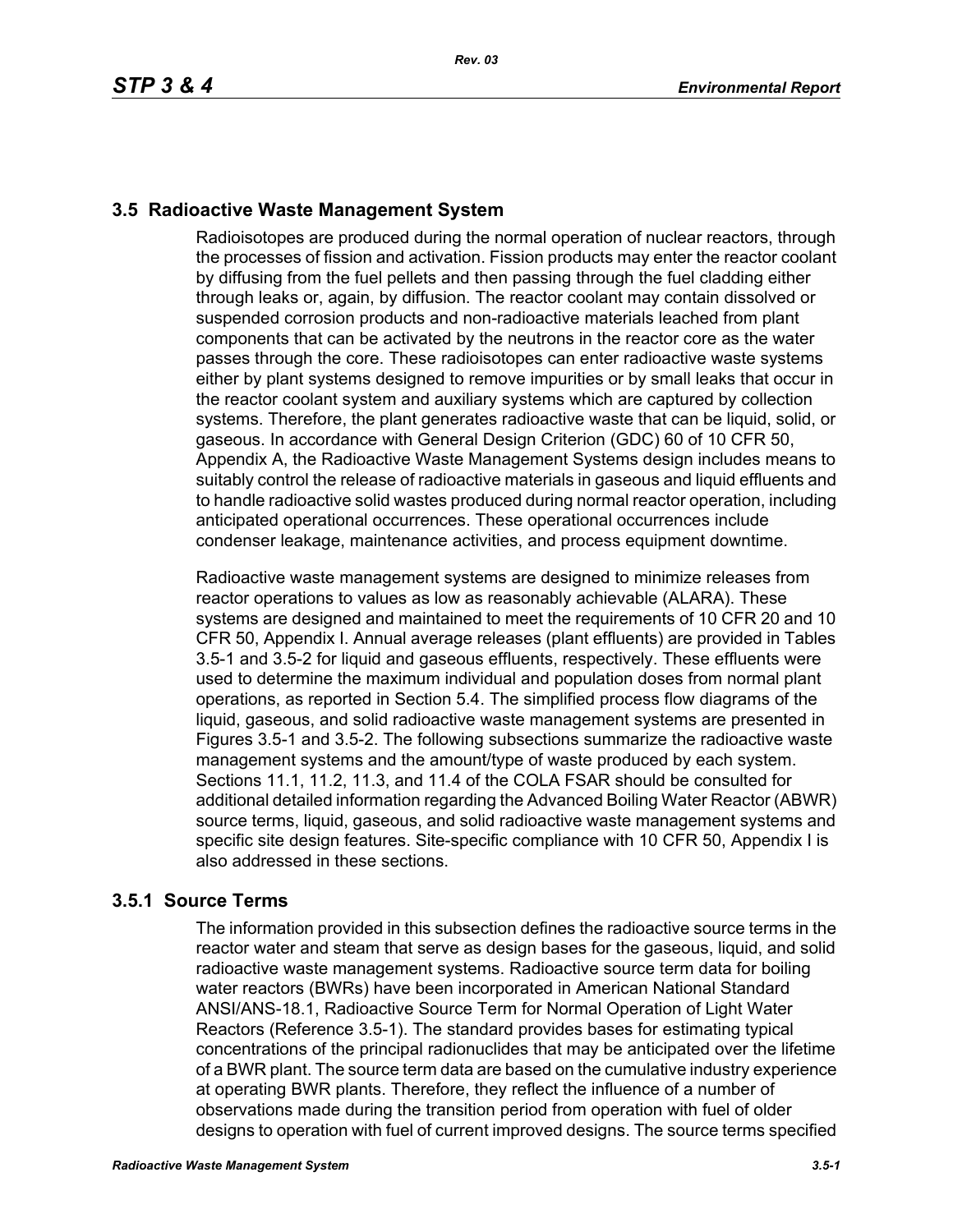*Rev. 03*

in this section were obtained by applying the procedures of Reference 3.5-1 for estimation of typical source terms and adjusting the results upward as appropriate to ensure conservative bases for design. The methodology for adjustment of the source terms is provided in Section 11.1.3 of the DCD. The plant parameters and nuclide removal rate parameters used to perform the adjustment calculations are contained in DCD Tables 11.1-6 and 11.1-7, respectively. A major parameter in the adjustment of the source term is the reactor thermal power. These are 3400 MWt for the reference BWR and 3926 MWt for the ABWR.

The various radionuclides included in the design basis source term have been categorized as fission products or activation products and tabulated in the subsections that follow. The lists do not necessarily include all radionuclides that may be detectable or theoretically predicted to be present. Those that have been included are considered to be potentially significant with respect to one or more of the following considerations:

- **Plant equipment design**
- **s** Shielding design
- **Understanding system operation and performance**
- **Measurement practicability**
- **Evaluation of radioactivity in effluents to the environment**

### **3.5.1.1 Fission Products**

### **3.5.1.1.1 Noble Gas Fission Products**

Typical concentrations of the 13 principal noble gas fission products as observed in steam flowing from the BWR reactor vessel are provided in the source term standard ANSI/ANS-18.1 (Reference 3.5-1). Concentrations in the reactor water are considered negligible because all of the gases released to the coolant are assumed to be rapidly transported out of the vessel with the steam and removed from the system with the other noncondensables in the main condenser.

The design basis noble gas source term for the ABWR is selected such that the mix is that of Reference 3.5-1 and the total of the release rates of the 13 noble gases from the vessel is 3700 MBq/s (megabecquerels per second) as evaluated after a 30-minute decay. The noble radiogas source term rate after 30-minute decay has been used as a conventional measure of the fuel leakage rate, since it is conveniently measurable and is consistent with the nominal 30-minute offgas holdup system used on a number of early plants. A design basis noble gas release rate of 3700 MBq/s after a 30-minute decay has historically been used for the design of the gaseous waste management systems in BWR plants (Reference 3.5-2) with satisfactory results. It was selected on the basis of operating experience with consideration given to several judgmental factors, including the implications to environmental releases, system contamination, and building air contamination. The design basis value is considered to represent a long-term average value. An instantaneous release rate of several times the annual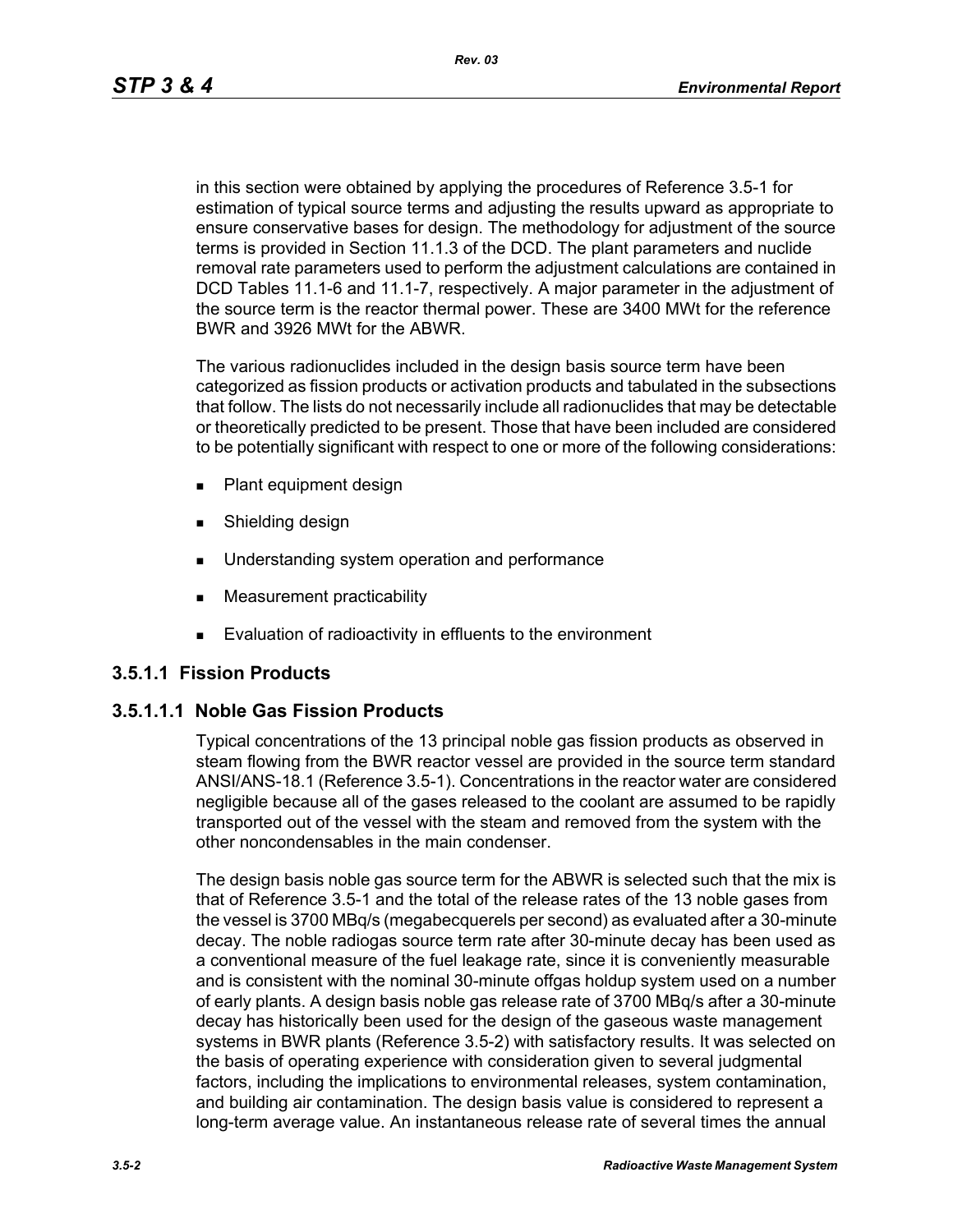average permissible release rate limit may be permitted as long as it is consistent with the limits established by 10 CFR 20 and the annual average is not exceeded. Normal operational noble gas release rates for the ABWR are expected to be approximately 555 MBq/s as evaluated after a 30-minute decay (Reference 3.5-5, Subsection 11.1.1.2). This may be compared with normal release rates on the order of 1850 MBq/s based on fuel experience through the mid 1970s (Reference 3.5-3). Consequently, with continued application of the design basis of 3700 MBq/s, there is increased margin relative to expected release rates when operating with fuel of modern design. The design basis noble gas source terms are presented in Table 3.5-3.

### **3.5.1.1.2 Radioiodine Fission Products**

For many years, design basis radioiodine source terms for BWRs have been specified to be consistent with an I-131 leak rate of 25.9 MBq/s from the fuel (Reference 3.5-2). Experience indicated that I-131 leakage rates this high would be approached only during operation with substantial fuel cladding defects. It would not be anticipated that full power operation would continue for any significant period of time with fuel cladding defects as severe as might be indicated by I-131 leakage as much as of 25.9 MBq/s. The design basis reactor water radioiodine concentrations for the ABWR are based on the relative mix of radioiodines in reactor water predicted by the data of Reference 3.5- 1 with magnitudes increased such that the I-131 concentration is consistent with a release rate of 25.9 MBq/s from the fuel. This provides a substantial margin relative to the expected I-131 release rate of approximately 3.7 MBq/s.

Reference 3.5-1 specifies expected concentrations of the five principal radioiodines in reactor water for a reference BWR design and provides the bases for adjusting the concentrations for plants with relevant plant parameters that do not match those of the reference plant. The design basis concentrations in reactor water are presented in Table 3.5-4. The ratio of concentration in reactor steam to concentration in reactor water (carryover ratio) is taken to be 0.015 for radioiodines (Reference 3.5-1). Consequently, the design basis concentrations of radioiodines in steam are determined by multiplying the values of Table 3.5-4 by the factor of 0.015.

#### **3.5.1.1.3 Other Fission Products**

This category includes all fission products, other than noble gases and iodines, and also includes transuranic nuclides. Some of the fission products are noble gas daughter products that are produced in the steam and condensate system. The only transuranic nuclide that is detectable in significant concentrations is Np-239. Concentrations of those radionuclides that are typically observable in the coolant are provided in Reference 3.5-1 for a reference BWR plant. The reference plant concentrations were adjusted to obtain estimates for the ABWR plant. The design basis reactor water concentrations are presented in Table 3.5-5. The ratio of concentration in steam to concentration in water (carryover) for these nuclides is expected to be less than 0.001 (Reference 3.5-5, Section 11.1.1.3). The design basis concentrations in steam are obtained by multiplying the values in Table 3.5-5 by 0.001.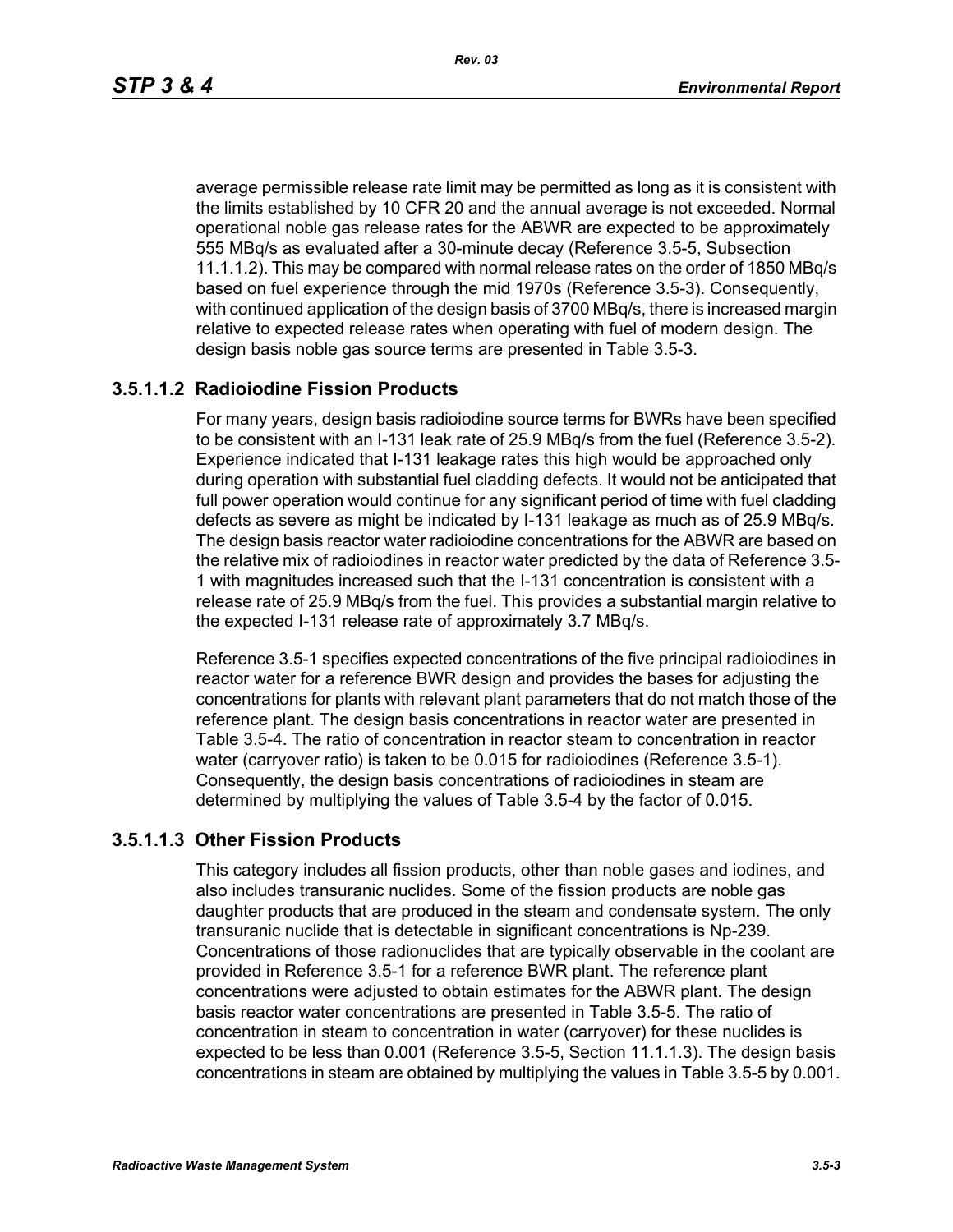# **3.5.1.2 Activation Products**

# **3.5.1.2.1 Coolant Activation Products**

The coolant activation product of primary importance in BWRs is N-16. ANSI-18.1, Radioactive Source Term for Normal Operation of Light Water Reactors (Reference 3.5-1), specifies a concentration of 1.85 MBq/g (megabecquerels per gram) in steam leaving the reactor vessel. This is treated as essentially independent of reactor design because both the production rate of N-16 and the steam flow rate from the vessel are assumed to vary in direct proportion to reactor thermal power. The design basis N-16 concentration in steam for the ABWR is 1.85 MBq/g as shown in Table 3.5-6. This value has, in fact, been used as the design basis concentration for GE BWRs since the early 1970s, and operating experience indicates that it is conservative (Reference 3.5- 5, Section 11.1.2.1). Under hydrogen water chemistry conditions, the N-16 source term is 6 times greater due to the more volatile nature of the reduced chemical form of N-16 compound, and is, therefore, regarded as 11.1 MBq/g. It should be noted that a portion of the source term traditionally identified as "N-16" actually represents C-15, which is present to the extent of no more than approximately 0.555MBq/g.

# **3.5.1.2.2 Non-Coolant Activation Products**

Radionuclides are produced in the coolant by neutron activation of circulating impurities and by corrosion of irradiated system materials. Typical reactor water concentrations for the principal activation products are contained in Reference 3.5-1. The values of Reference 3.5-1 were adjusted to ABWR conditions as described in DCD Section 11.1.2.2 to obtain the conservative design basis reactor water concentrations shown in Table 3.5-7. The steam carryover ratio for these isotopes is estimated to be less than 0.001 (Reference 3.5-5, Section 11.1.3). A factor of 0.001 is applied to the Table 3.5-7 values to obtain the design basis concentrations in steam.

### **3.5.1.2.3 Tritium**

Tritium is produced by activation of naturally occurring deuterium in the primary coolant and, to a lesser extent, as a fission product in the fuel (Reference 3.5-2). The tritium is primarily present as tritiated oxide. Since tritium has a long half-life (12 years) and will not be affected by cleanup processes in the system, the concentration will be controlled by the rate of loss of water from the system by evaporation or leakage. All plant process water and steam will have a common tritium concentration. The concentration reached will depend on the actual water loss rate; however, References 3.5-1 and 3.5-3 specify a typical concentration of 3.7E-04 MBq/g, which is stated in Reference 3.5-3 to be based on BWR experience adjusted to account for liquid recycle. This value is taken to be applicable to the ABWR.

### **3.5.1.2.4 Argon-41**

Argon-41 is produced in the reactor coolant as a consequence of neutron activation of naturally occurring Argon-40 in air which is entrained in the feedwater. The Argon-41 gas is carried out of the vessel with the steam and removed from the system with the noncondensable gases in the main condenser. Observed Argon-41 levels are highly variable due to the variability in air in-leakage rates into the system. Reference 3.5-3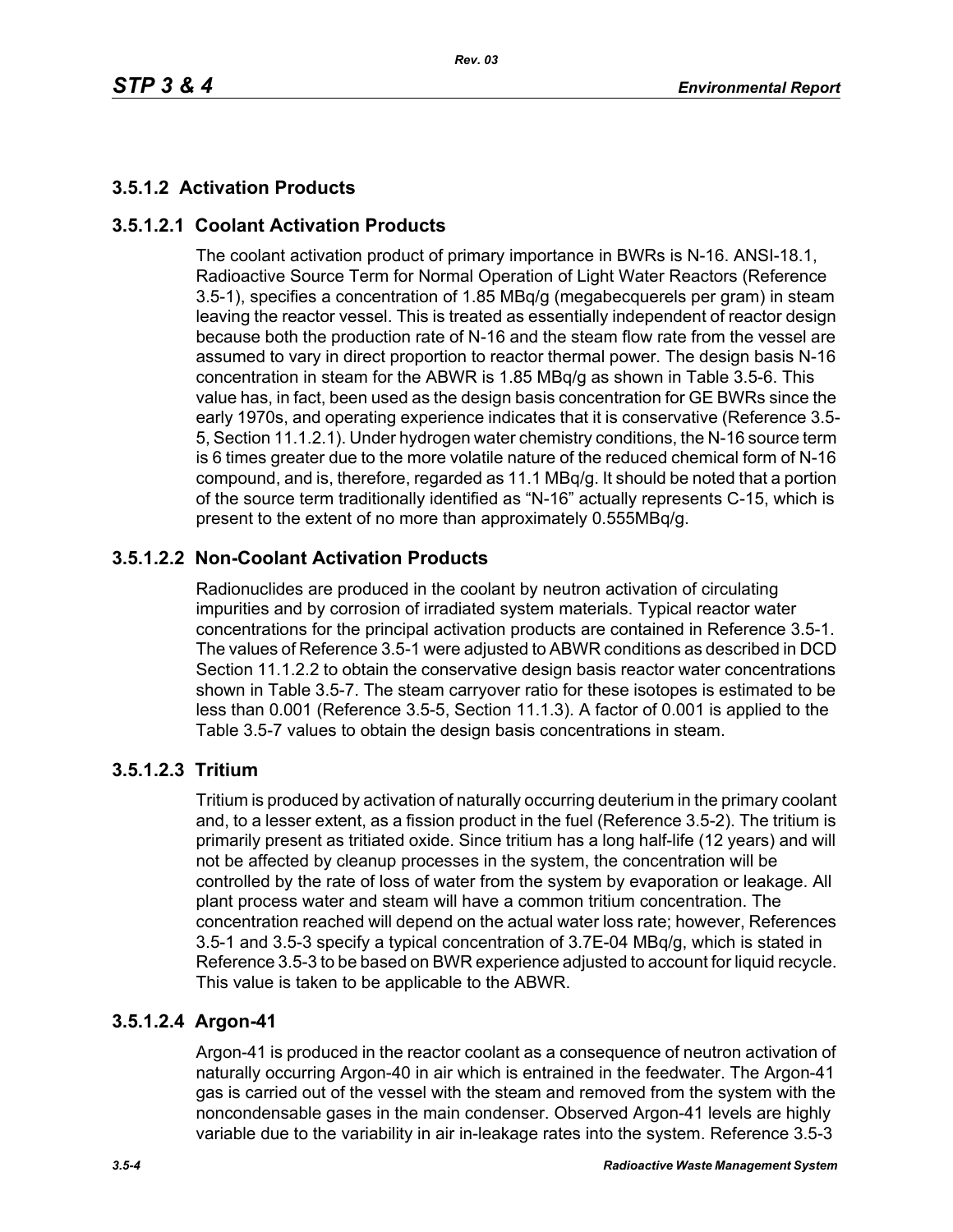specifies an Argon-41 release rate from the vessel of 1.48 MBq/s for a 3400 MWt Reference BWR. Based on adjusting to the ABWR thermal power (3926 MWt), a design basis Argon-41 release rate of 1.70 MBq/s is specified for the ABWR.

## **3.5.1.3 Process Leakage Sources**

Process leakage results in potential release of noble gases and other volatile fission products via ventilation systems. Liquid from process leaks is collected and routed to the liquid-solid radwaste system. With the effective process offgas treatment systems now in use (including the ABWRs for STP), airborne releases have been greatly reduced. Building ventilation releases now account for a higher fraction of the total release than before the deployment of the augmented offgas systems.

Leakage of fluids from the process system results in the release of radionuclides into plant buildings (Reference 3.5-5, Section 11.1.5). In general, the noble gases will remain airborne and will be released to the atmosphere with little delay via the building ventilation exhaust ducts. Other radionuclides will partition between air and water and may plate out (deposit) on metal surfaces, concrete, and paint. Radioiodines are found in ventilation air as methyl iodide and as inorganic iodine (particulate, elemental, and hypoiodous acid forms).

As a consequence of normal steam and water leakage into the drywell, equilibrium drywell concentrations will exist during normal operation (Reference 3.5-5, Section 11.1.5). Purging of this activity from the drywell to the environment will occur via the reactor building ventilation or Standby Gas Treatment System (expected to be an infrequent operation) and will make minor contributions to total plant releases.

Airborne release data from BWR building ventilation systems and the main condenser mechanical vacuum pump have been compiled and evaluated in Reference 3.5-4. Releases due to process leakage are reflected in the airborne release estimates discussed in Subsection 3.5.3.

### **3.5.2 Liquid Waste Management System**

### **3.5.2.1 Design Objective**

The Liquid Waste Management System (LWMS) is designed to segregate, collect, store, and process potentially radioactive liquids generated during various modes of plant operation: startup, normal operation, hot standby, shutdown, and refueling. The system is designed such that it may be operated to maximize the recycling of water within the plant, which would minimize the releases of liquid to the environment. Maximizing recycling serves to minimize the potential for exposure of personnel in unrestricted areas from the liquid release pathway. The Process Diagram for the LWMS is shown on Figure 3.5-1. The basic reference for the LWMS is Reference COLA Section 11.2.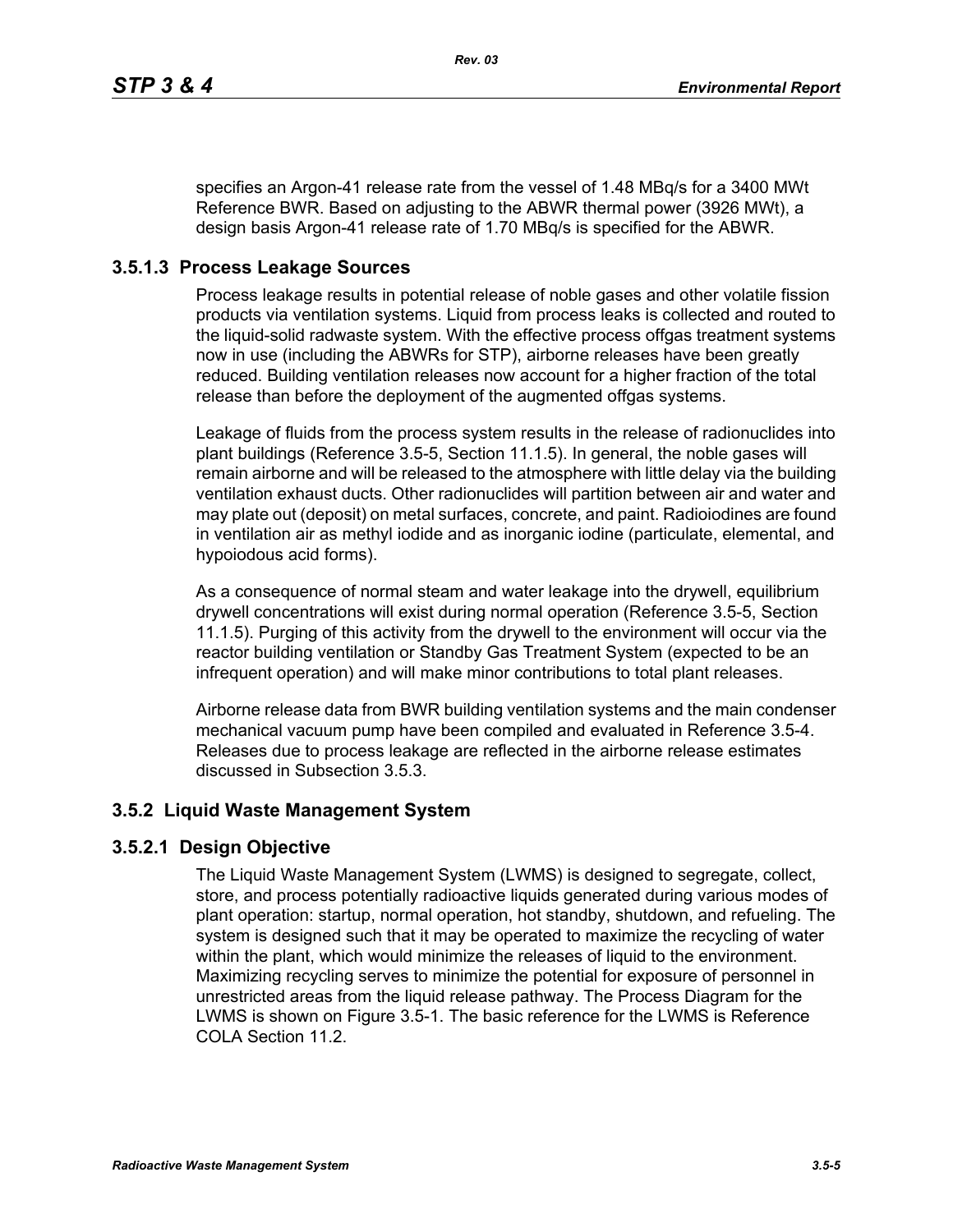### **3.5.2.1.1 Design Criteria**

- The criteria considered in the design of this system include:
- **Minimizing solid waste shipped for burial**
- Reducing personnel exposure
- **Minimizing offsite releases**

Maximizing the quality of water returned to the condensate and feedwater systems. In accordance with GDC 60 of 10 CFR 50, Appendix A, the radioactive waste management systems design includes means to suitably control the release of radioactive materials in gaseous (Figure 3.5-2) and liquid (Figure 3.5-1) effluents and to handle radioactive solid wastes produced during normal reactor operation, including anticipated operational occurrences. These operational occurrences include condenser leakage, maintenance activities, and process equipment downtime. The LWMS provides a discharge to the Main Cooling Reservoir (MCR). Radiation monitoring equipment is placed on this line to measure the activity discharged and to assure that specified limits are not exceeded. A high radiation signal from this monitor will close the discharge valve and terminate the discharge. The discharge from this single discharge line to the MCR is controlled administratively to assure that the discharge will meet the requirements of 10 CFR 20 and Appendix I of 10 CFR 50.

The single discharge line is fed by sample tanks (i.e., tanks that have the necessary connections to allow analysis before discharge). In addition to providing a means for a controlled (i.e., batch) discharge, the sample tanks also function as surge tanks. Liquid discharge to the MCR may be initiated from only one sample tank at a time. The discharge sequence is initiated manually. No single error or failure will result in discharge.

The LWMS is designed to treat process liquids with radionuclide concentrations associated with the design basis fuel leakage and produce water suitable for recycle to condensate storage. When plant water balance considerations require the discharge of processed liquids, the concentrations of radionuclides in the effluent will be controlled to meet the applicable requirements. Radiation exposure to people in unrestricted areas resulting from liquid waste discharged during normal operation and anticipated operational occurrences will be less than the values specified in 10 CFR 50, Appendix I. The design will maintain occupational exposure ALARA in accordance with NRC Regulatory Guide 8.8 (Reference 3.5-6) while operating with the design basis fuel leakage. The average annual liquid releases by nuclide are presented in Table 3.5-1.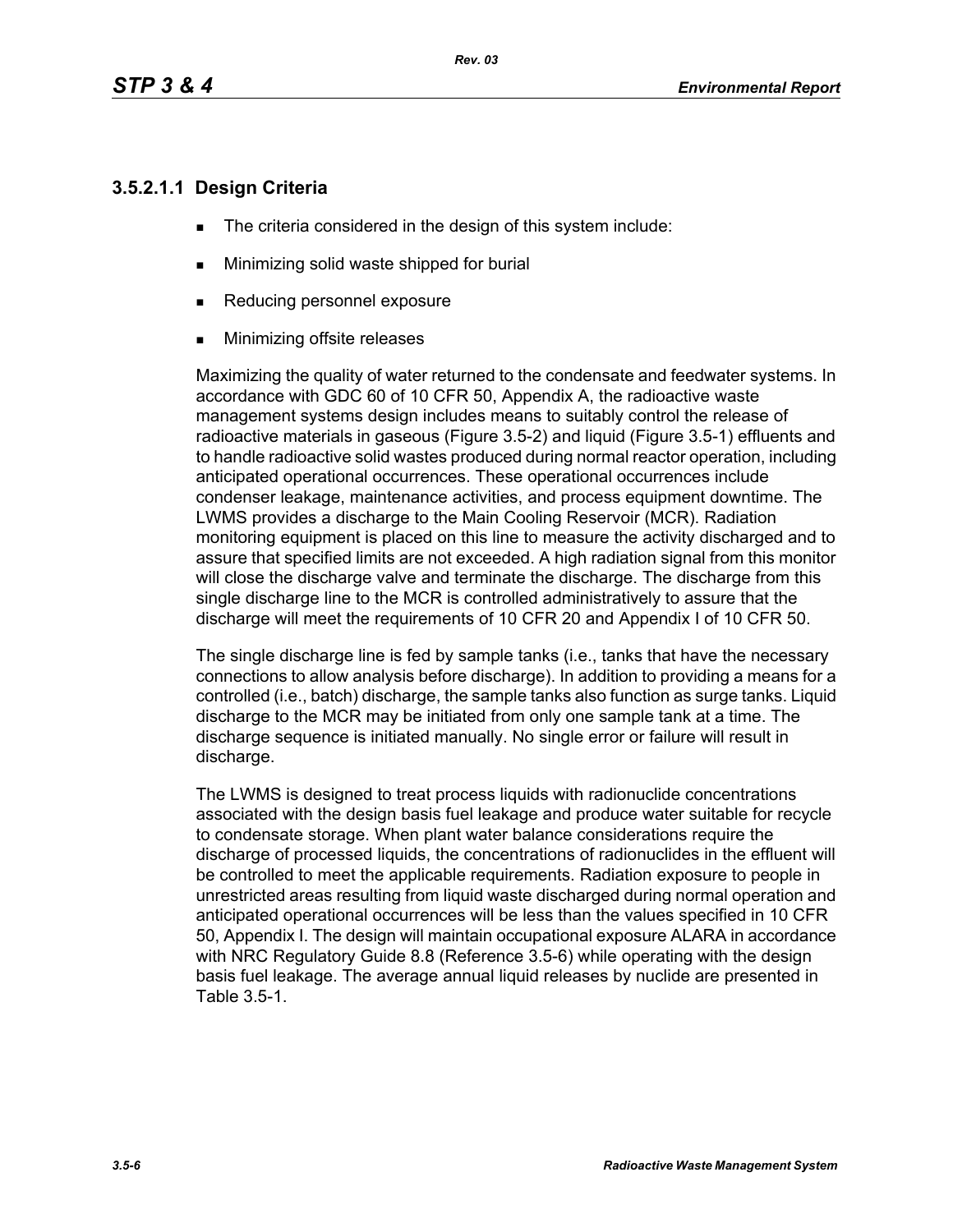### **3.5.2.2 Occupational Exposure**

Design features to minimize occupational exposure include:

- **Design of equipment to minimize service time.**
- **EXECT** Location of instruments requiring calibration in a central station outside of equipment cells.
- Arrangement of shield wall penetrations to avoid direct exposure to normally occupied areas.
- Piping design to minimize crud traps and plate out (there are no socket welds in contaminated piping systems).
- **Provision for remote pipe and equipment flushing.**
- Use of remote viewing and handling equipment as appropriate.
- A shielded sampling station to minimize exposure time.
- Controlled tank vents.

#### **3.5.2.3 System Description**

The LWMS is composed of four subsystems designed to collect, treat, and recycle or discharge different categories of wastewater. The four subsystems are the Low Conductivity Subsystem, High Conductivity Subsystem, Detergent Waste Subsystem, and the Chemical Drain Subsystem.

The LWMS is designed with adequate margin so that liquid waste should not be discharged except as needed to maintain the plant water balance. Operational flexibility is provided to ensure continued plant operation. Under these conditions, discharge of excess water processed through the LCW and/or the HCW Subsystem may be desirable. The various stream flow rates and the different combinations of events that supply water to the LWMS system for treatment have been tabulated. The LWMS is conservatively designed to handle the largest volume expected to be produced. The liquid waste management subsystems have ample capacity to process the maximum daily generation rate of liquid wastes as shown in Table 3.5-8. Regeneration of the condensate demineralizers will not be performed. Rather, the resin will be replaced when necessary. The use of titanium-tubed (or stainless steel tubed) condensers has made leaks from condenser tubing virtually non-existent (Reference 3.5-5, Section 11.2.3). Also, the use of condensate high efficiency filters before the condensate demineralizers has reduced the amount of insoluble solids that come into contact with the resin. As a result, it is expected that resin replacement will be less than once per year. Decanting of the cleanup water phase separator will be done as required following cleanup water filter demineralizer backwashes. The LCW can process this volume in addition to the other wastes. The components of the LWMS are sized based on processing the maximum daily volume within 24 hours. This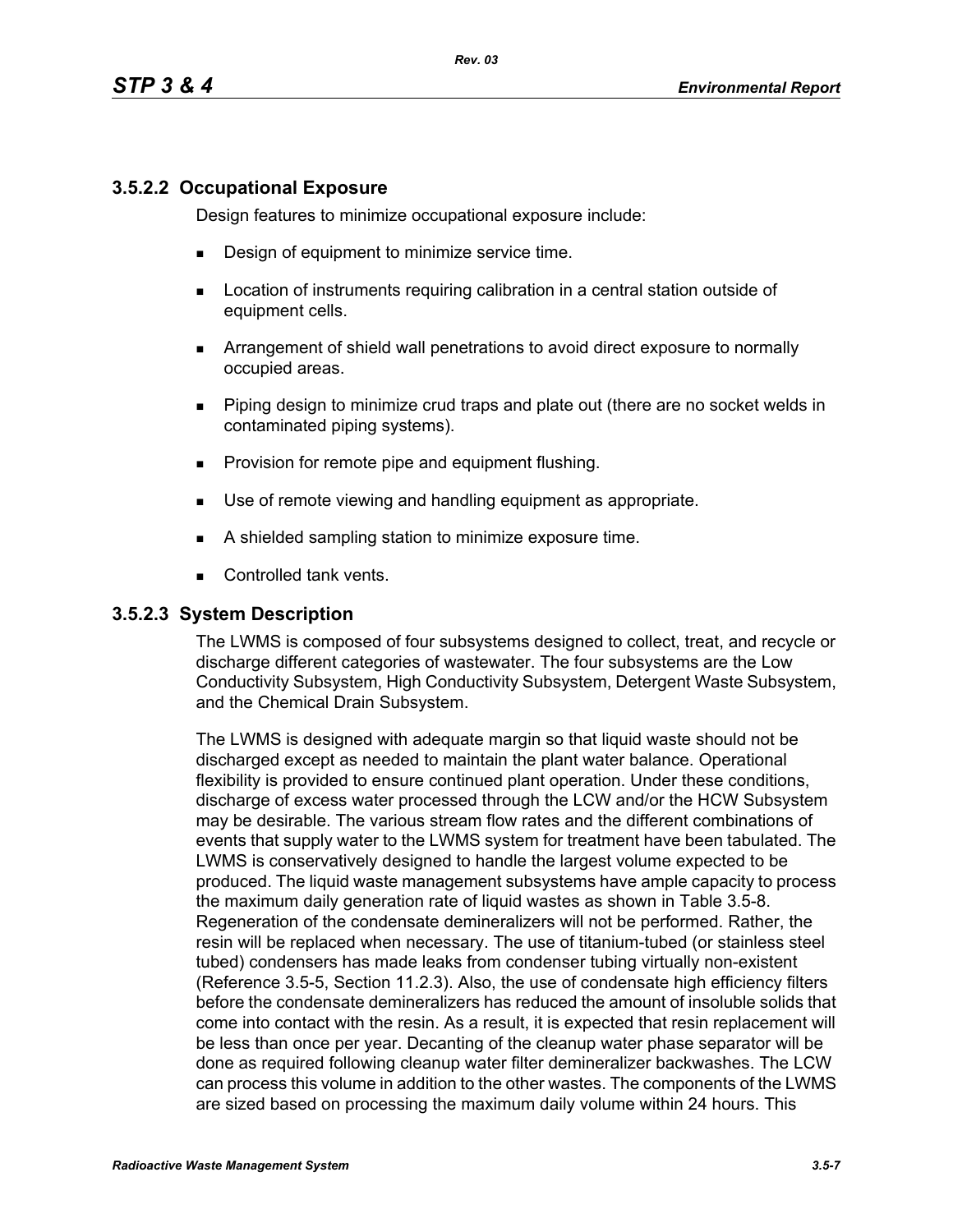criterion is more conservative than basing the sizing on normal expected waste volumes.

# **3.5.2.3.1 Low Conductivity Waste Subsystem**

The low conductivity waste (LCW) subsystem collects and processes clean radwaste (i.e., water of relatively low conductivity). Equipment drains and backwash transfer water are typical of wastes found in this subsystem. These wastes are collected, filtered by two stages of filtration for removal of insolubles, processed through reverse osmosis membranes, demineralized on a mixed resin, deep-bed demineralizer for removal of solubles, processed through a second polishing demineralizer, and then routed to condensate storage via sample tanks unless high conductivity requires recycling for further treatment. Mobile process equipment is utilized for the filtration, reverse osmosis, and demineralization unit operations.

The LCW filters and mixed-bed demineralizers are pressure vessels. The collection and sample tanks operate at atmospheric pressure. The LWMS is essentially a manual-start and automatic-stop process. COL Section 11.5 contains detailed information regarding process and radiation instruments. The instrumentation allows for the initiation of processing from the shielded control room area. To ensure that the system performs its intended function in the event of failure of key components, redundancy is provided.

Input to parallel tankage is a feature of the design. Upon high-level signals, inputs are automatically routed to a parallel tank. If input should continue, high-high level results in annunciation in the radwaste control room. The state of system operation such as water level of tanks, position of valves, and pump operating condition are continuously shown on the radwaste system control panels. The operator will be able to see the changes in the system when the automatic transfer has occurred. Individual tanks and process equipment are located in separately shielded rooms where practical. Pumps and valves in general are located in dedicated operating galleries. Piping to and from these pumps and valves penetrate shield walls only to the extent necessary to connect to the process equipment. Runs of piping between process equipment are contained either within the shielded areas or shielded pipe runs so that operating personnel exposure is kept to a minimum and within 10 CFR 20 limits.

The condensate storage tank, which is located outdoors, has liquid level monitoring with alarms in the control room. The tank overflows, drains and sample lines are routed to the radwaste system (Reference 3.5-5, Section 3.5.2.1). A dike is provided around the tank to prevent runoff in the event of a tank overflow. A drain within the dike is routed to the radwaste system.

All radwaste system tanks located outside reactor containment and containing radioactive liquids are indoors and are provided with liquid level monitoring. High liquid level conditions are alarmed locally and in the main control room (Figure 3.5-1 & Reference 3.5-5, Section 3.5.2.1). All radwaste system tank overflows, drains, and sample lines are sent to the radwaste system. All tanks have curbs or elevated thresholds with floor drains routed to the radwaste system. Leakage is prevented from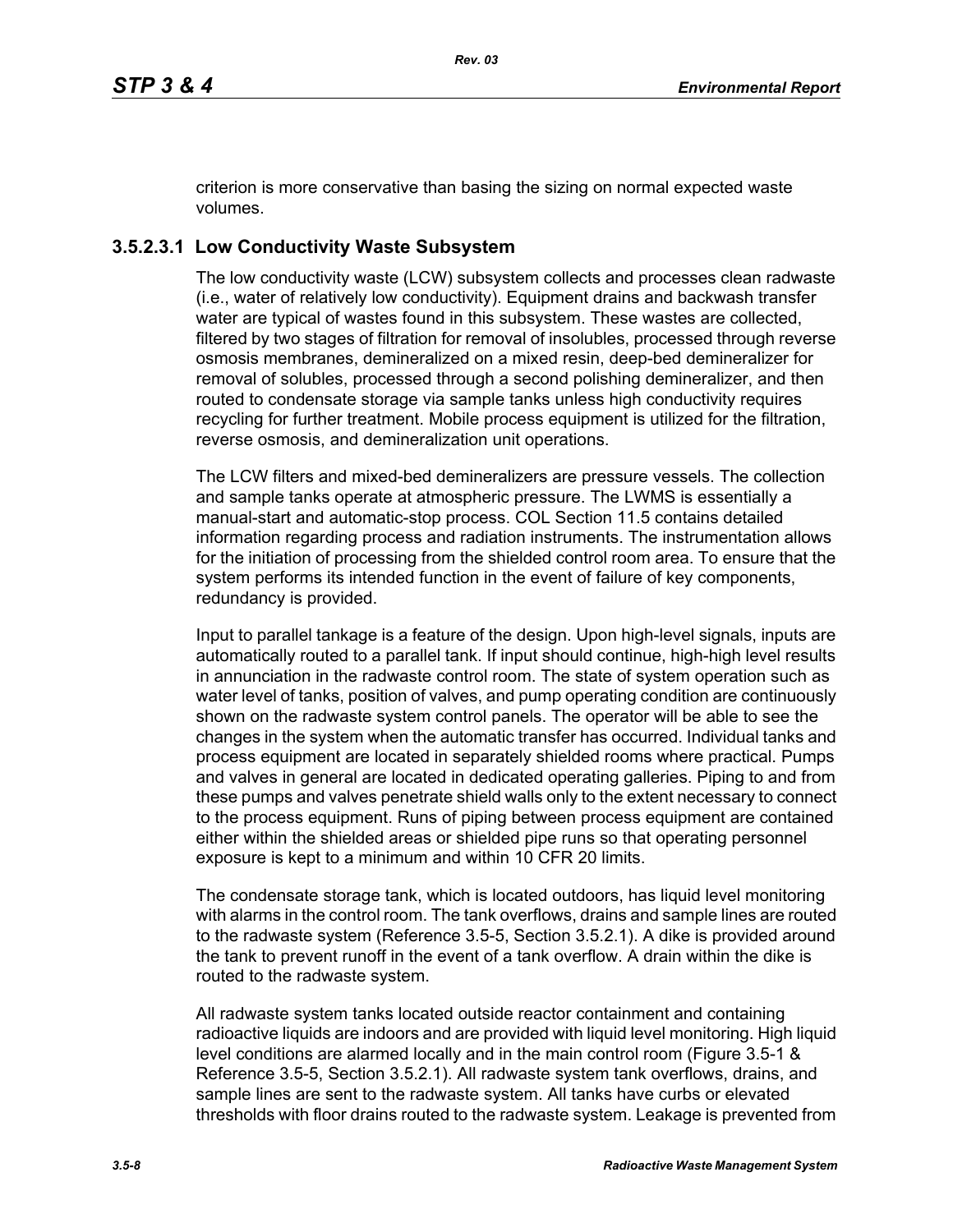entering unmonitored and non-radioactive systems and ductwork in the area. Radiation exposures are controlled in accordance with Regulatory Guide 8.8.

# **3.5.2.3.2 High Conductivity Waste Subsystem**

The high conductivity waste (HCW) subsystem collects and processes dirty radwaste (i.e., water of relatively high conductivity and solids content). Floor drains are typical of wastes found in this subsystem. Processing is similar to that for LCW. Mobile process equipment is utilized for the filtration, reverse osmosis, and demineralization unit operations.

### **3.5.2.3.3 Detergent Waste Subsystem**

This subsystem collects and processes detergent wastes from personnel showers and laundry operations. Normally, detergent wastes are collected in the hot shower drain receiver tank, processed through strainers to the hot shower drain sample tank, sampled, and discharged. Most laundry will be sent offsite for processing by a licensed vendor.

### **3.5.2.3.4 Chemical Waste Subsystem**

The chemical waste collected in the chemical drain collection tank consists of laboratory wastes and decontamination solutions. After accumulating in the chemical drain collection tank, chemical drains are recirculated. A sample is taken and if discharge standards are met, the waste is discharged. Off-standard quality waste is recycled to a high conductivity waste collector tank for further processing.

### **3.5.2.4 Estimated Releases**

The estimated annual releases of radionuclides in liquid effluents are provided in Table 3.5-1. Calculated off-site dose rates are provided in Section 5.4.

### **3.5.2.4.1 Release Points**

The release pathway for liquid discharge to the environment is the discharge line from the sample tanks as indicated on the process diagram (Figure 3.5-1).

The radwaste discharges from STP 3 & 4 will be to the MCR at one point, the main circulating water system outfall, similar to STP 1 & 2. Radiation monitoring equipment is placed on each of the STP 3 & 4 discharge lines to measure the activity discharged and to ensure that specified limits are not exceeded. High radiation alarms are provided in the radwaste control room and the main control room. Further discussion regarding details of radiological process monitoring can be found in COLA Section 11.5. Liquid discharge to the MCR may be initiated from only one sample tank at a time, and the discharge sequence is initiated manually.

### **3.5.2.5 Dilution Factors**

Dilution factors used in evaluating the release of liquid effluents are site-specific and are described in detail in FSAR Section 12.2.2.5.1. Liquid discharges are assumed to be to the MCR via the circulating water system having a flow of 272,550 m<sup>3</sup>/hr. Also, it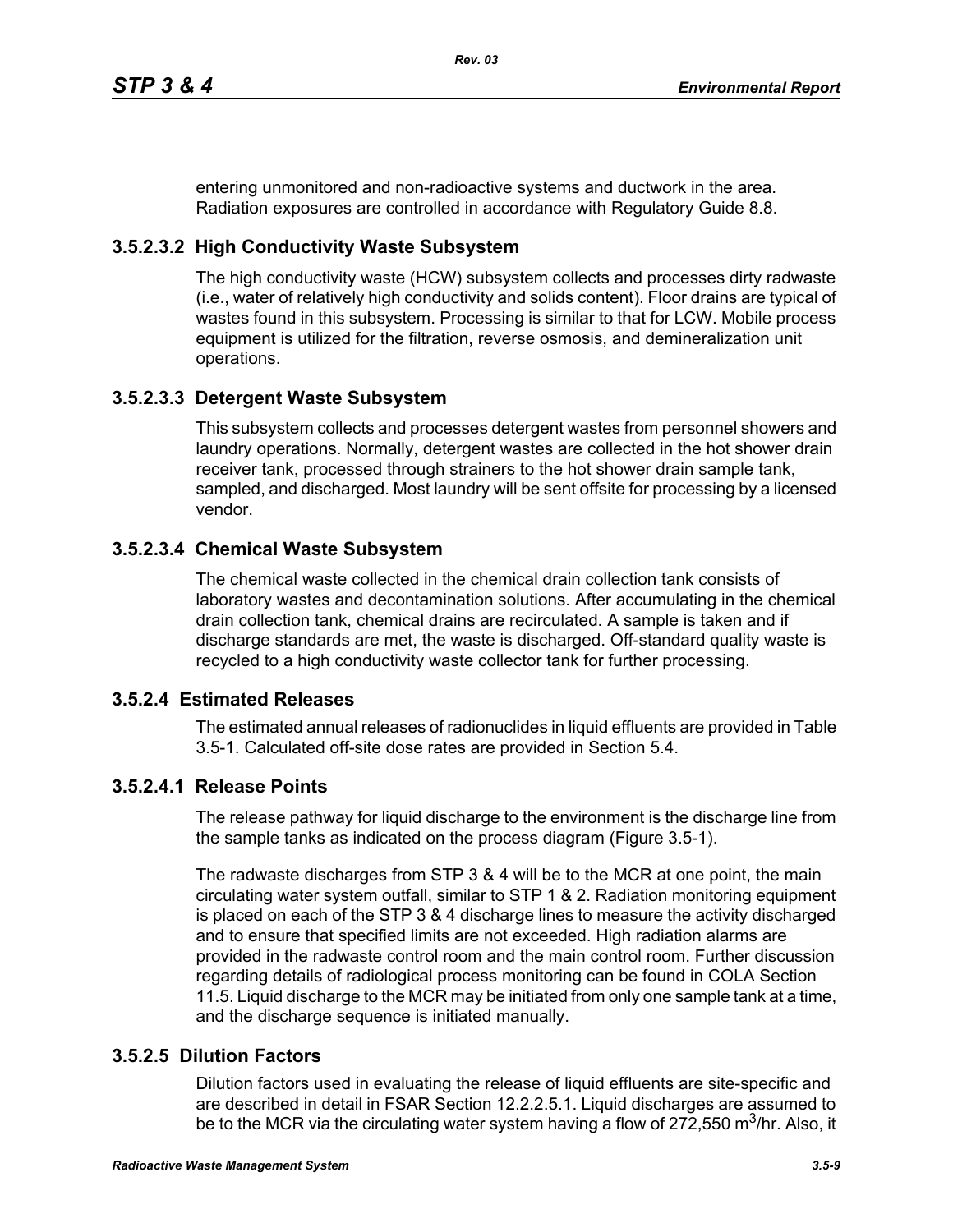is assumed that there will be a dilution factor of ten before subsequent consumption or recreational activity involving liquid effluent. (Note: The MCR, with a volume of approximately 200 million cubic meters, provides for a dilution factor much greater than the design assumption of 10.) Table 3.5-1 discharges are in compliance with 10 CFR 20 and 10 CFR 50, Appendix I.

### **3.5.2.6 Cost-Benefit Analysis for Liquid Effluent Population Doses**

Compliance with Appendix I to 10 CFR 50 numerical guidelines for offsite radiation doses as a result of liquid radioactive effluents during normal plant operations, including anticipated operational occurrences, is provided in FSAR Subsection 12.2.2.2. To demonstrate compliance with 10 CFR 50, Appendix I, Section II, paragraph D, a cost-benefit analysis was performed in accordance with the guidance in Regulatory Guide 1.110. The results of the cost-benefit analysis are documented in FSAR Subsection 11.2.1.2. in the cost benefit analysis performed in accordance with the NEI topical report, NEI 07-11 Generic FSAR Template Guidance for Cost-Benefit-Analysis for Radwaste Systems for Light-Water-Cooled Nuclear Power Reactors. The FSAR will be revised with reference to the NEI topical report when the information is available.

### **3.5.3 Gaseous Waste Management System**

Gaseous radioisotopes are produced during the normal operation of STP 3 & 4. They include gaseous fission products and gaseous isotopes formed by neutron reactions with the reactor coolant and contained gases. These gases are retained in the plant systems and removed in a controlled fashion through the gaseous waste management system.

The gaseous waste management system collects waste from multiple sources and delays their release to allow short-lived nuclides to decay. The remaining activity is released in a controlled manner to the environment through the plant stack, a monitored release point.

The objective of the gaseous waste management system (hereafter referred to as the Offgas System) is to process and control the release of gaseous radioactive effluents to the site environs so as to maintain the exposure of people in unrestricted areas to radioactive gaseous effluents ALARA (10 CFR 50, Appendix I). This will be accomplished while maintaining occupational exposure ALARA and without limiting plant operation or availability.

The Offgas System provides for holdup and decay of radioactive gases in the offgas from the main condenser air evacuation system and consists of process equipment along with monitoring instrumentation and control components. The Offgas System minimizes and controls the release of radioactive material into the atmosphere by delaying and filtering the offgas process stream containing the radioactive isotopes of krypton, xenon, iodine, nitrogen, and oxygen sufficiently to achieve adequate decay before discharge from the plant. The Offgas System design minimizes the explosion potential of the gas mixture through recombination of radiolytic hydrogen and oxygen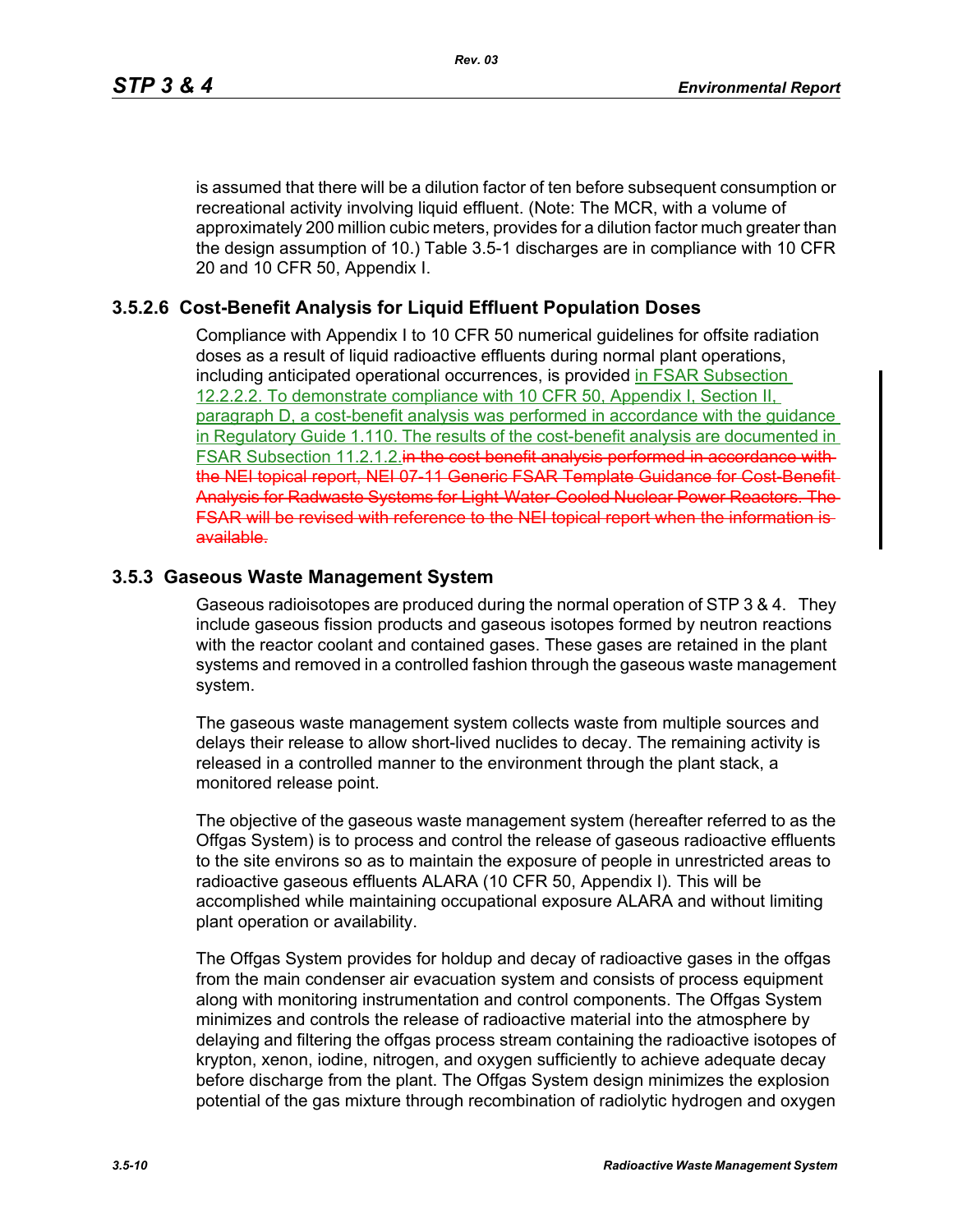under controlled conditions. The basic reference for the Offgas System is the DCD, Section 11.3 (Reference 3.5-5) as modified in Section 11.3 of the FSAR.

# **3.5.3.1 Design Criteria**

The Offgas System is designed to limit the dose to offsite individuals from routine station releases to significantly less than the limits specified in 10 CFR 20 and to operate within the relevant limits specified in the technical specifications. As a conservative design basis for the Offgas System, an average annual noble radio gas source term (based on 30-minute decay) of 3700 MBq/s is used as discussed in Subsection 3.5.1.1.1. The system is mechanically capable of processing three times the source term without affecting delay time of the noble gases. With a main condenser air in-leakage rate of 51 standard cubic meters per hour or 30 standard cubic feet per minute (10 standard cubic feet per minute per condenser shell), this treatment system results in a delay of 46 hours for krypton and 42 days for xenon. Using the given isotopic activities at the discharge of the Offgas System, the decontamination factor for each noble gas isotope can be determined. Subsection 3.5.1 presents source terms for normal operational and anticipated occurrence releases to the primary coolant. Tables in this section, if not designated otherwise, are based on a design basis offgas release rate of 3700 MBq/s of noble gases and 25.9 MBq/s of I-131. For normal expected operation, the leak rates and doses are expected to be less than one quarter of the design basis numbers.

The average annual exposure at the site boundary during normal operation from all gaseous sources is expected to meet the dose objectives of 10 CFR 50, Appendix I. The radiation dose design basis for the treated offgas is to provide sufficient holdup until the required fraction of the radionuclides has decayed with the daughter products retained by the charcoal and the High Efficiency Particulate Air (HEPA) filter. The Offgas System equipment is selected, arranged, and shielded to maintain occupational exposure ALARA in accordance with NRC Regulatory Guide 8.8.

### **3.5.3.2 Process Description**

### **3.5.3.2.1 Process Functions**

Major process functions of the Offgas System include:

- Dilution of air ejector offgas with steam to less than 4% hydrogen by volume.
- **Recombination of radiolytic hydrogen and oxygen into water to reduce the gas** volume to be treated and the explosion potential in downstream process components.
- Two-stage condensation of bulk water vapor, first using condensateTurbine Building Cooling Water (TCW) and then chilled water as the coolant, reducing the gaseous waste stream temperature to 10°C or less
- Dynamic adsorption of krypton and xenon isotopes on charcoal at about 25°C
- **Filtration of offgas**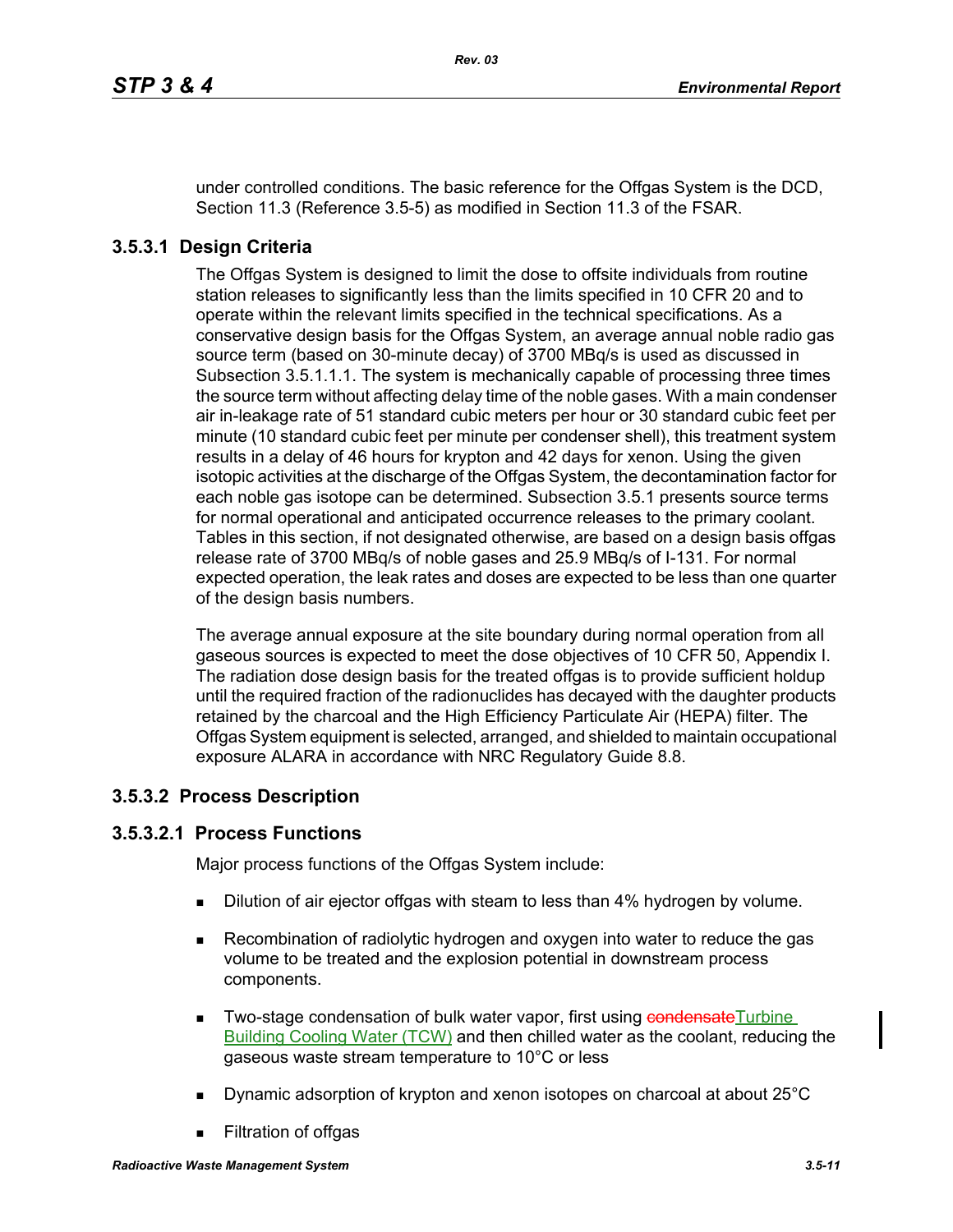- **Monitoring of offgas radioactivity levels and hydrogen gas concentration**
- Release of processed offgas to the atmosphere
- Discharge of liquids to the main condenser and radwaste systems.

Major process functions of the ventilation systems may be found in COLA FSAR Section 9.4.

### **3.5.3.2.2 Process Equipment**

Major process equipment of the Offgas System consists of:

- **Process piping starting from the final steam dilution jets steam jet air ejector of the** Main Condenser Evacuation System (not a part of the Offgas System)
- Recombiner trains which include a preheater, a recombiner, and a condenser per train
- Cooler-condensers
- Activated charcoal adsorbers
- **HEPA filter**
- **Monitoring instrumentation**
- **Process instrumentation and controls**
- Offgas Evacuation System

#### **3.5.3.2.3 Process Facility**

The Offgas System process equipment is housed in a reinforced concrete structure to provide adequate shielding. Charcoal adsorbers are installed in a temperaturemonitored and controlled vault. The facility is located in the Turbine Building to minimize piping. Reactor condensate TCW is used as the coolant for the offgas condensers.

The gaseous waste stream is then cooled to 10°C or less in the cooler condenser. Chilled water (7°C) is used from the HVAC Normal Cooling Water (HNCW) System. The gaseous waste stream is heated to approximately 25°C by ambient heating in the charcoal vault. Radiation shielding design provides adequate protection of instrumentation and plant personnel required to monitor and operate the system.

### **3.5.3.3 Offgas System Description**

#### **3.5.3.3.1 Main Condenser Offgas**

The significant gaseous wastes discharged to the Offgas System during normal plant operation are radiolytic hydrogen and oxygen, main condenser air inleakage, and

ı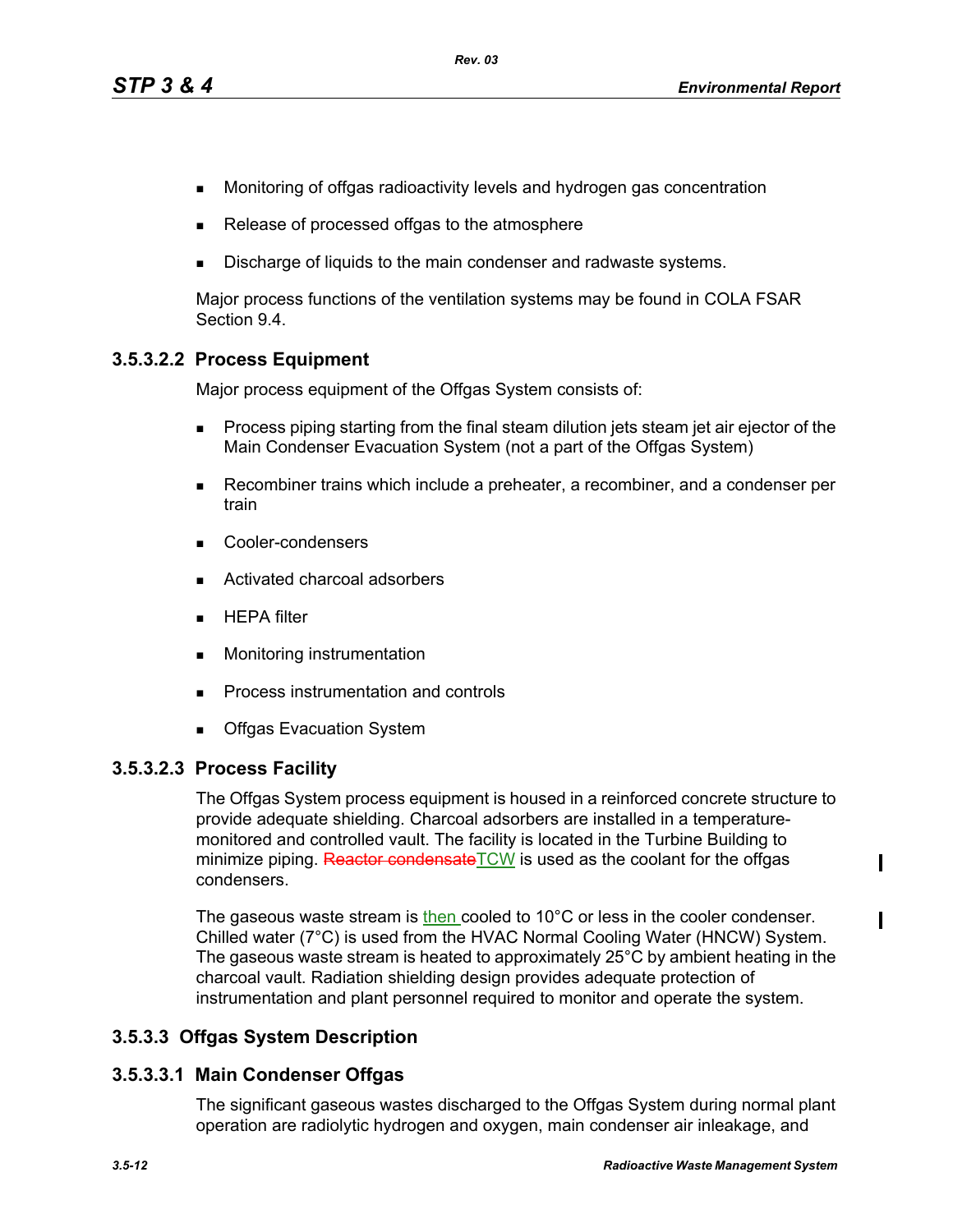radioactive isotopes of krypton, xenon, nitrogen and oxygen. These non-condensable gases are collected in the main condenser and discharged to the offgas system by the main condenser evacuation system.

Radioactive particles are present as a result of radioactive decay of the noble gas parents. These particulates are removed from the offgas stream by the condensation, adsorption, and filtration equipment. Therefore, effectively no radioactive particulates are released from the Offgas System to the plant stack or vent. Radioiodines (notably I-131) may be present in significant quantities in the reactor steam and to some extent carried over through the condensation stages of the Offgas System. Removal of iodine takes place in the passage of process gas through the activated charcoal adsorbers, so that essentially no iodine is released from the Offgas System to the plant stack or vent.

Releases of gaseous wastes to the atmosphere are controlled to assure the calculated dose to any person in an unrestricted area is maintained below the dose objectives of Appendix I to 10 CFR 50. Every reasonable effort has been made to keep radiation exposures and release of radioactive materials ALARA.

Calculated doses from releases from the offgas system are provided in Section 5.4.

#### **3.5.3.3.2 Process Design**

A flow diagram for the Offgas System has been included as Figure 3.5-2. DCD Section 11.3 and FSAR Section 11.3 contain a more detailed discussion of the process design, equipment components, and equipment operation.

#### **3.5.3.4 Other Radioactive Gas Sources**

Radioactive gases are present in the power plant buildings as a result of process leakage and steam discharges. The process leakage is the source of the radioactive gases in the air discharged through the ventilation system. Details regarding the design of the ventilation system are provided in COLA Section 9.4, the radiation activity levels from the ventilation systems in COLA Section 12.3, and the ventilation flow rates in COLA Section 9.4.

#### **3.5.3.5 Instrumentation and Control**

Control and monitoring of the offgas process equipment is performed both locally and remotely from the main control room. Instrument components are installed, wherever possible, in accessible areas to facilitate operation and maintenance. Only instrument sensing elements are permitted behind shield walls. The temperature of the gaseous waste stream is measured in the preheater and at various locations in the recombiner to ensure that recombination is occurring. The gaseous waste stream temperature is also measured after both the offgas condenser and the cooler condenser to ensure the stream is cooled sufficiently to remove undesired moisture. All of these temperatures are alarmed in the main control room. The flow rate of the air ejector offgases downstream of the recombiner is continuously recorded. This flow rate, in conjunction with activity concentrations in Bq/cc (becquerels per cubic centimeter), as measured by the monitor downstream of the recombiners and the monitor downstream of the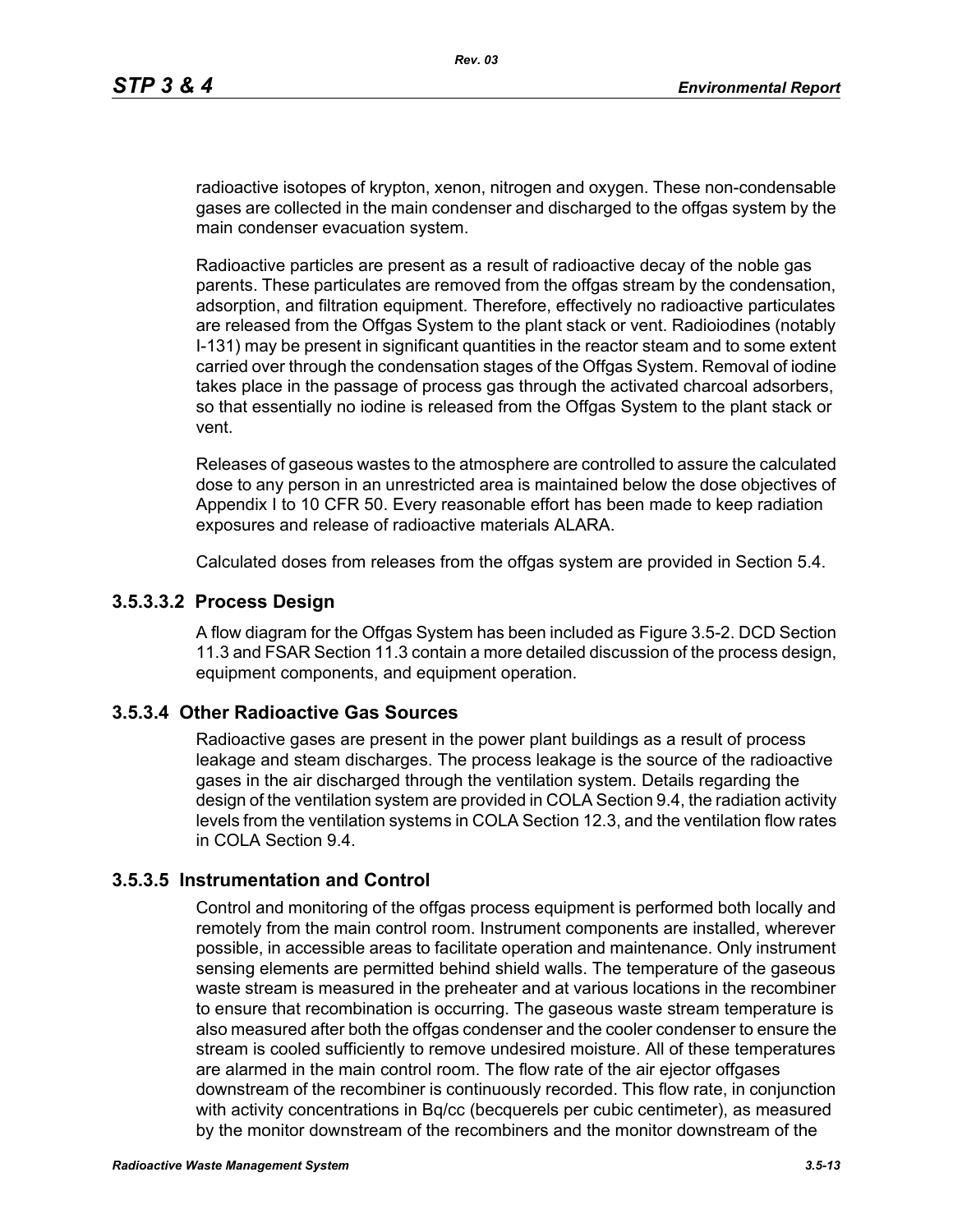charcoal adsorbers, will permit monitoring fission gases from the reactor, calculation of offgas discharge to the vent in MBq and calculation of the charcoal adsorber system performance. Activity release that would exceed the maximum permitted instantaneous value is alarmed, and causes closure of the final process gas release valve, terminating the release.

#### **3.5.3.6 Radioactive Releases**

# **3.5.3.6.1 Release Points**

The primary release point for STP 3 & 4 is the Reactor Building stack (one per unit). This stack serves as the release point for the Reactor Building, Turbine Building, and Radwaste Building. Other exhaust points for clean releases are the roof top vents for the Control and Service Buildings and the Service Building health physics room roof vent. The Reactor Building stack is a roof-mounted steel shell in a steel framework extending to a height of 76 meters above ground level. The closest plant buildings to the stack are the Control Building to a height of 10.7 meters and the Turbine Building to a height of 43 meters above grade.

### **3.5.3.6.2 Projected Releases**

Projected releases from the plant stack have an estimated total flow rate of at least 566,000  $\mathrm{m}^3$ /h through the 2.4-meter diameter circular stack, which extends 76 meters above ground level. Ventilation releases are assumed to be less than 40°C. Table 3.5- 2 lists expected gaseous isotopic releases from one ABWR plant.

### **3.5.3.7 Cost-Benefit Analysis for Gaseous Effluent Population Doses**

Compliance with Appendix I to 10 CFR 50 numerical guidelines for offsite radiation doses as a result of gaseous or airborne radioactive effluents during normal plant operations, including anticipated operational occurrences, is provided in FSAR Subsection 12.2.2.2. To demonstrate compliance with 10 CFR 50, Appendix I, Section II, paragraph D, a cost-benefit analysis was performed in accordance with the guidance in Regulatory Guide 1.110. The results of the cost-benefit analysis are documented in FSAR Subsection 11.3.11.1.in the cost benefit analysis performed inaccordance with the NEI topical report, NEI 07-11 Generic FSAR Template Guidance for Cost-Benefit Analysis for Radwaste Systems for Light-Water-Cooled Nuclear-Power Reactors. The FSAR will be revised with reference to the NEI topical report when the information is available.

### **3.5.4 Solid Waste Management System**

Solid radioactive wastes are produced by multiple methods in a nuclear power station. The waste can be either dry or wet solids, and the source can be an operational activity, maintenance, or another function.

The Solid Waste Management System (SWMS) will collect, process, and package solid radioactive wastes generated as a result of normal plant operation, including anticipated operational occurrences. The system design ensures that the solid radioactive wastes would be collected, monitored, segregated, stored, and packaged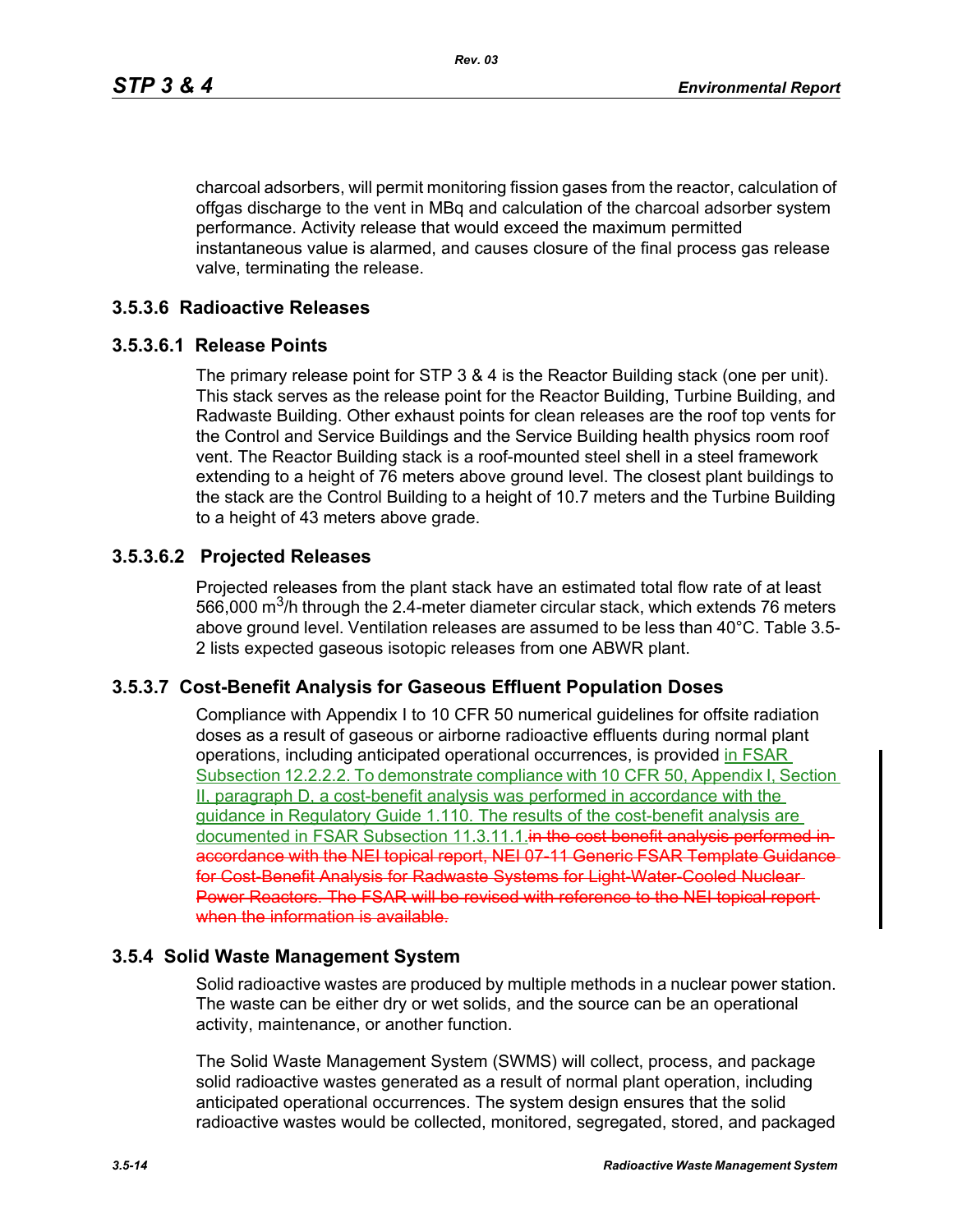for shipment in a manner that minimizes exposure to plant personnel and the public in accordance with 10 CFR 20 and 10 CFR 50, Appendix I. The basic reference for the SWMS is the COLA, Section 11.4.

#### **3.5.4.1 Design Bases**

#### **3.5.4.1.1 Design Objective**

The SWMS provides the capability for processing and packaging wastes from the Cleanup Water System, the Fuel Pool Cooling and Cleanup System, the Suppression Pool Cleanup System, the Condensate Polishing System, and the Radwaste System itself. Wastes from these systems will consist of spent resin and backwash slurries.

The SWMS also provides a means of:

- **Packaging dry active waste materials, such as HVAC filters and nonflammable** organic materials
- Packaging contaminated metallic materials and incompressible solid objects such as small tools and equipment components

The SWMS is designed so that the failure or maintenance of any frequently used component does not impair system or plant operation. Storage is provided ahead of the process equipment to allow holdup for radioactive decay and as required in case of a delay in processing due to maintenance. The operating philosophy of the SWMS is manual start and automatic stop with all functions interlocked to provide a fail-safe mode of SWMS operation.

#### **3.5.4.1.2 Design Criteria**

Collection, processing, packaging, and storage of radioactive wastes will be performed to maintain any potential radiation exposure to plant personnel ALARA in accordance with Regulatory Guide 8.8 (Reference 3.5-6) and within the limits of 10 CFR 20. Table 3.5-9 summarizes the radiological activities in the solid waste, based on the sources of waste. Processing of wastes will be done to meet 10 CFR 61 criteria for wastes being shipped to burial, or for wastes being sent to a processor, the waste acceptance criteria of the waste processor. Packaged wastes will be shipped in conformance with the requirements in 49 CFR 173, Subpart I. Sufficient onsite storage is provided to hold at least six months production of radwaste.

The radiation levels of wet solid waste being added to shipping containers are measured to prevent the container from exceeding acceptable radiation levels.

#### **3.5.4.2 System Description**

#### **3.5.4.2.1 General Description**

The process diagram for the solid radwaste system is shown on Figure 3.5-1. The major SWMS equipment consists of the following: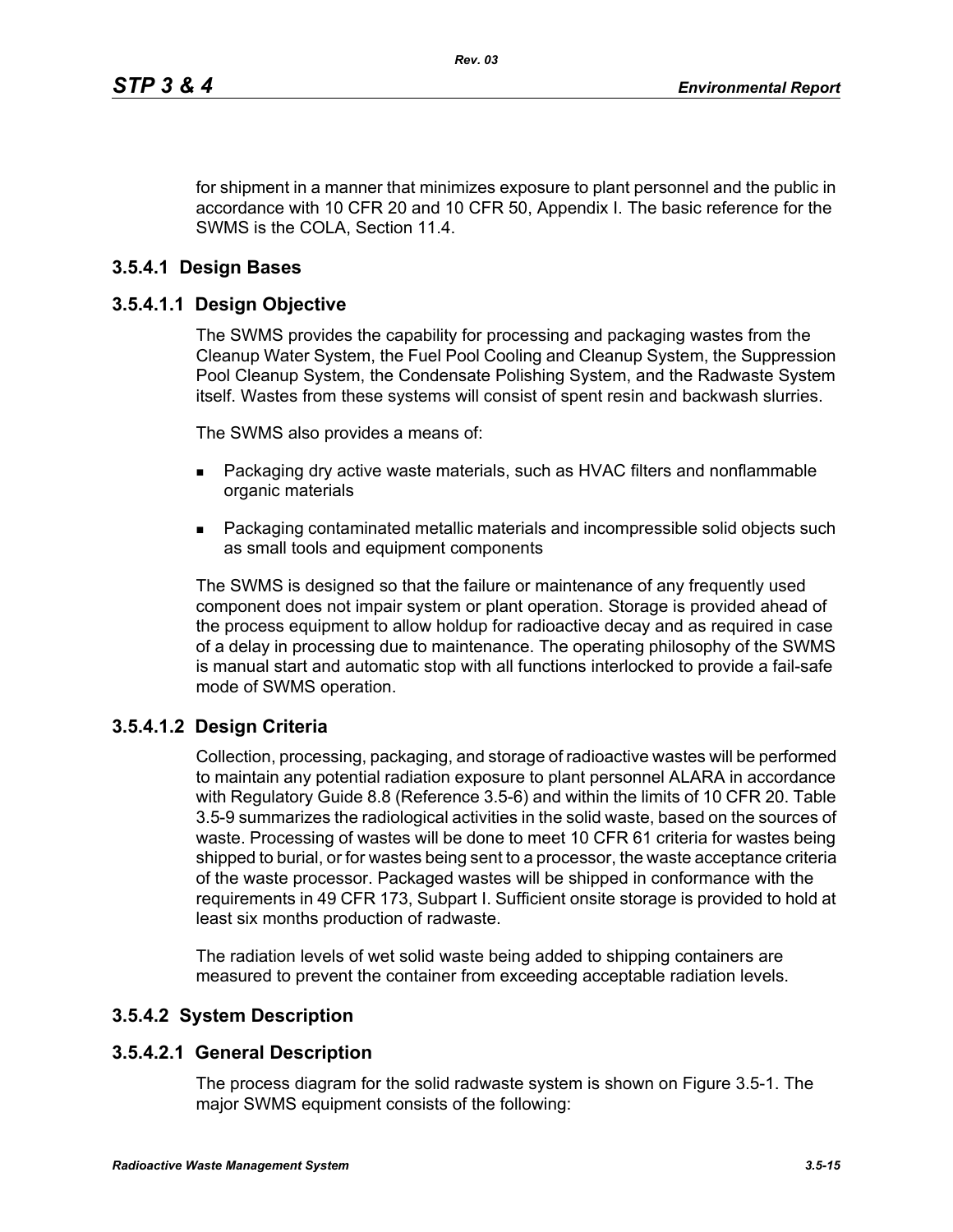- **Backwash receiving tanks and forwarding pumps**
- Spent resin tanks and phase separators
- Decant pumps and transfer pumps
- **High integrity container (HIC) dewatering and drying equipment**
- **Connections and auxiliaries for mobile systems**

The following design features are incorporated into the SWMS:

- I All components and piping which contain slurries have flushing connections.
- All tanks and equipment that use compressed gases for transport or drying of resins or filter sludges are vented to the plant ventilation exhaust system. The vents are designed to prevent liquids and solids from entering the plant ventilation system.

### **3.5.4.2.2 General Requirements**

The SWMS processes both wet and dry solid wastes in compliance with:

- The releases of radioactive materials to an unrestricted area are within the concentration limits of 10 CFR 20, Appendix B, Table II. All solid wastes are monitored for radiation before either processing or disposal as nonradioactive waste. It is expected that some dry solid waste will be disposable as nonradioactive. All liquids and gases from solid waste processing are treated by the liquid waste management system or by the Radwaste Building ventilation system.
- **The SWMS has sufficient storage of both unprocessed and processed wastes to** deal with both normal and anticipated operational occurrences. These storage facilities have been designed with adequate shielding to protect the operators from excessive radiation. Wastes will be processed separately by type and source.
- The SWMS is designed in accordance with Regulatory Guide 1.143.

### **3.5.4.2.3 Spent Resins and Sludges**

Wet solid wastes are spent resins and sludges from powdered resins and filter backwashing. The spent resins and sludges are sent to vendor-supplied mobile dewatering systems. See Table 3.5-11 for "Expected Waste Volumes Generated Annually by Each 'Wet' Solid Waste Source and Tank Capacities" (For one ABWR).

### **3.5.4.2.4 Dry Active Waste**

Dry active waste is loaded on marine containers or into shielded containers as required to meet shipping limitations. Estimated volumes of dry active waste generated annually are provided in Table 3.5-10.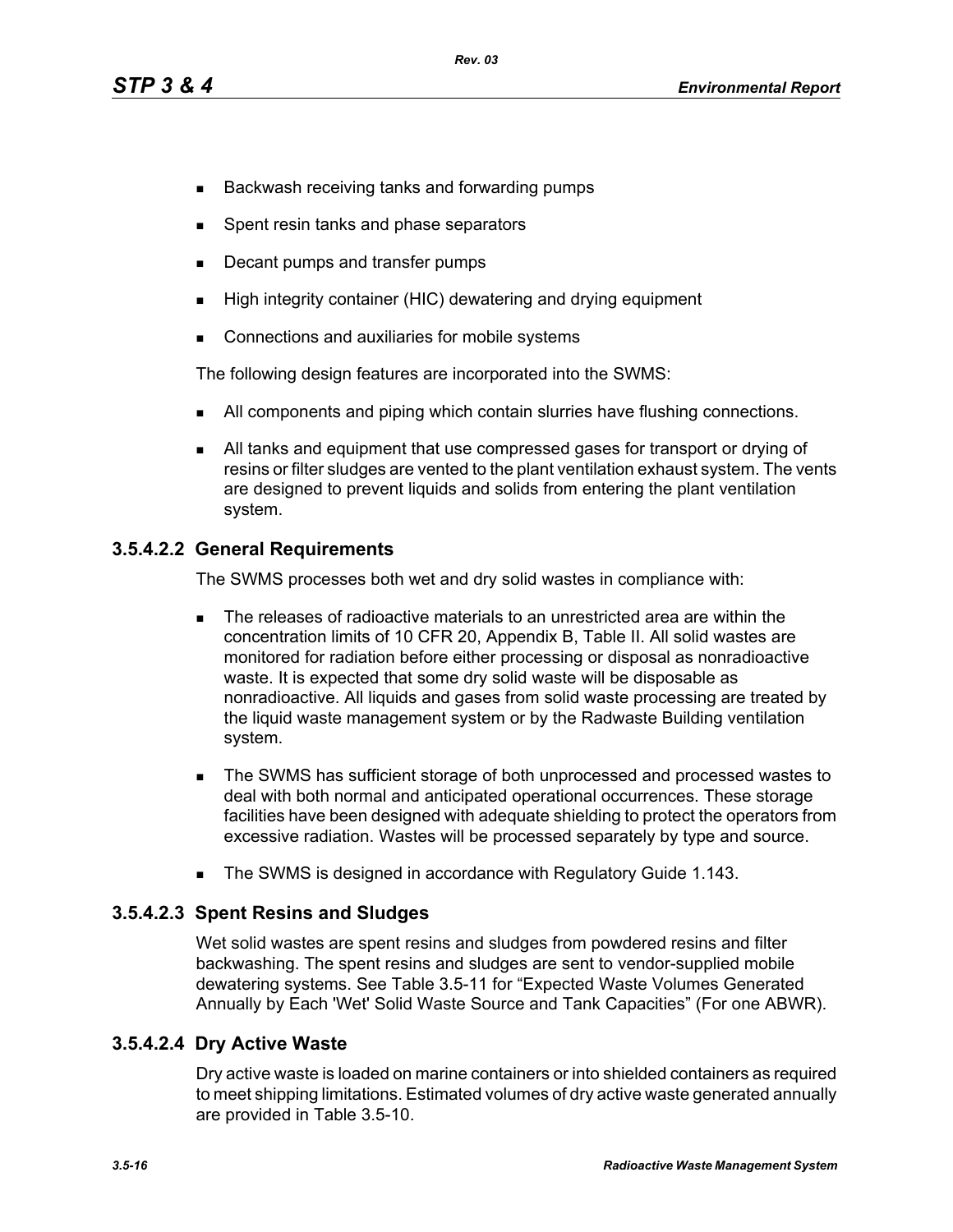## **3.5.4.2.5 Environmental and Exposure Control**

Solid radwaste processing equipment will be designed in accordance with Regulatory Guide 1.143 to minimize the spread of contamination and maintain operator dose rates ALARA.

### **3.5.4.2.6 Malfunction Analysis**

The process system is protected from overfilling the waste container by a high-level trip that closes the waste container fill valve and a camera that enables the operator to view the level of waste in the container and take action as required.

#### **3.5.4.2.7 Shipment**

Containers normally can be shipped after processing, provided the proper shielding is available, without exceeding U.S. Department of Transportation radiation limits. If 49 CFR 173 dose limitations cannot be met, the containers are temporarily stored until the appropriate shielding is available.

Normally, high-integrity containers will be shipped after they are filled. While awaiting shipment, the high-integrity containers are temporarily stored with shielding in an appropriate storage location. A barrier to restrict access will be placed around the shielding. The radiation dose rate at the barrier shall be 50 μGy/hr (micrograys per hour) or less. Storage contingencies in the event that an off-site waste disposal facility becomes unavailable are discussed in Section 4.5. There is space for either box containers or high integrity containers in the solid waste storage area in the radwaste building. Low activity waste collected in buildings outside of the radwaste building will be temporarily stored locally until transferred to the radwaste building for storage/shipment. Uncontaminated shipping containers and vehicles may be stored outside. The annual volumes of solid radwaste to be shipped offsite are estimated in Table 3.5-12 (for one ABWR).

The packaged waste is stored until it is shipped offsite to a licensed radwaste processing facility or burial site. Onsite processing of the waste is in accordance with the existing STP Process Control Program (PCP) to meet transportation and radwaste processing facility or burial site waste acceptance requirements. The existing STP PCP will be modified as required to ensure it addresses the STP 3 & 4 waste streams. Packaging of waste for offsite shipment complies with applicable Department of Transportation and NRC regulations that specify requirements for shipment of radioactive material, including 49 CFR 172, 173 and 178, and 10 CFR 71.

### **3.5.4.2.8 Contingencies for Class B and C Wastes**

It is expected that Class B and C wastes will constitute about 5% of the low level radioactive waste (LLRW) that will be generated by the plant, with the balance being Class A waste (with small amounts of greater than Class C wastes that are subject to separate disposal provisions). As of July 1, 2008, the LLRW disposal facility in Barnwell, South Carolina is no longer accepting Class B and C waste from sources in states such as Texas that are outside of the Atlantic Compact. However, the disposal facility in Clive, Utah, is still accepting Class A waste from out of state.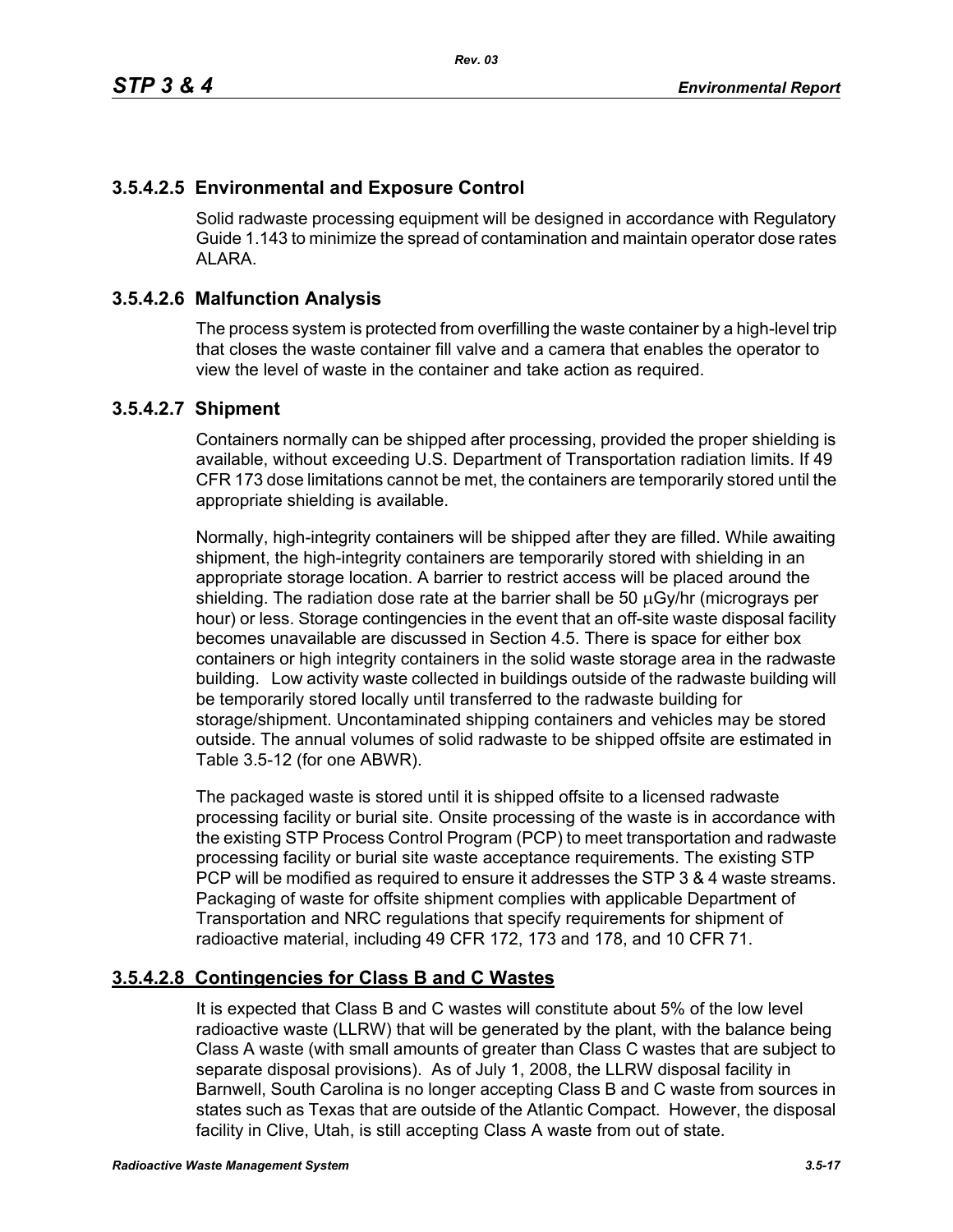STP 3 & 4 plans to load fuel in 2015 and begin operation no earlier than 2016 and therefore will not be generating Class B and C waste until then. Typically it takes about a year after fuel load before a sufficient quantity of B/C waste is generated to warrant a shipment for disposal. By 2016, it is likely that a disposal facility will be available that will accept Class B and C waste from sources in Texas. In particular, in 2004, Waste Control Specialists applied for a license from the Texas Commission on Environmental Quality (TCEQ) to develop a disposal facility in Andrews County, Texas for Class A, B and C waste. As of August 2008, the Executive Director of Texas Commission on Environmental Quality has recommended to the full commission that Waste Control Specialists be granted the license to operate a Class A, B and C waste site for the Texas Compact. Therefore, by the time that STP 3 & 4 begins to operate, it is reasonable to expect that the Andrews County disposal facility will be in operation, and that STP 3 & 4 will be able to ship its Class A, B and C waste offsite to the Andrews County disposal facility.

However, in the event that there are no disposal facilities that will accept Class B and C wastes from sources in Texas at the time the plant begins operation, there are several options available for storage of such waste pending shipment offsite once a disposal facility becomes available:

- As provided in the FSAR Section 11.4.1.2, STP 3 & 4 Radwaste Building is designed to have 6 months of storage capacity for LLRW. Since Class B and C waste constitute only about 5% of the total LLRW, the Radwaste Building has about 10 years of safe storage capacity if it used solely for storage of Class B and C waste and if Class A waste is promptly shipped offsite. Also the waste tables in Section 11.4 are not based on a volume reduction (VR) process. Hence it is possible to extend this storage time frame by utilizing commercially available offsite waste processors. For example a VR of 8 to 10 is presently being achieved for resins.
- As described in FSAR Section 11.4.1.2, STP 1 & 2 have an Onsite Staging Facility (OSF) that could be used to store waste from STP 3 & 4 if that should become necessary. As explained in the Section 11.4.2.3.2 of the STP 1 & 2 UFSAR, the OSF has a 5-year LLRW storage capacity for Units 1 and 2. If that storage capacity were to be devoted to Class B and C waste, the OSF would have approximately 100 years of safe storage capacity for two units or 50 years for four units, assuming that Class A waste is shipped offsite in the normal course of business. Just as explained above, the storage duration could be extended by utilizing VR.
- If still additional storage capacity were eventually to be needed, STP 3 & 4 could construct storage facilities in accordance with applicable NRC guidance, such as Regulatory Issue Summary (RIS) 2008-12, Considerations for Extended Interim Storage of Low-Level Radioactive Waste by Fuel Cycle and Materials Licenses, and NURFG 0800 Section 11.4

If STP 3 & 4 were to need to store Class B and C waste for an extended period of time, it would implement the provisions of RIS 2008-12 and NUREG 0800 Section 11.4.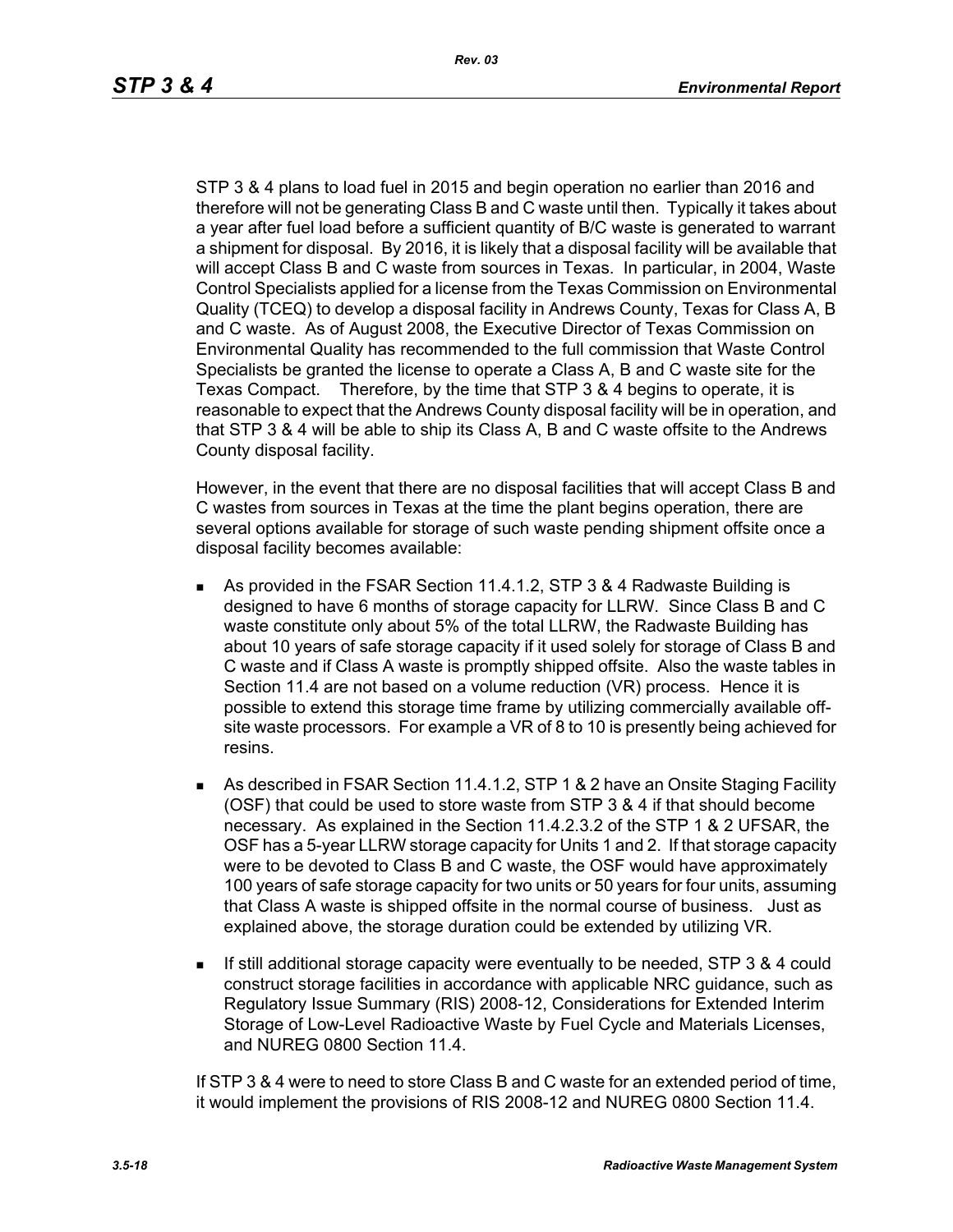The onsite storage facilities are designed to maintain onsite and offsite radiological doses within the limits in 10 CFR Part 20 and to maintain occupational exposures ALARA

### **3.5.5 References**

- 3.5-1 American National Standard Radioactive Source Term for Normal Operation of Light Water Reactors, ANSI/ANS-18.1.
- 3.5-2 Skarpelos, J.M. and R.S. Gilbert, Technical Derivation of BWR 1971 Design Basis Radioactive Material Source Terms, March 1973 (NEDO-10871).
- 3.5-3 Calculation of Releases of Radioactive Materials in Gaseous and Liquid Effluents from Boiling Water Reactors, NUREG-0016, Revision 1, January 1979.
- 3.5-4 Marrero, T.R., Airborne Releases From BWRs for Environmental Impact Evaluations, March 1976 (NEDO-21159).
- 3.5-5 ABWR Design Control Document, Tier 2 Manual, General Electric, Revision 4, March 1997.
- 3.5-6 Information Relevant to Ensuring that Occupational Radiation Exposures at Nuclear Power Stations Will Be as Low as is Reasonably Achievable, Regulatory Guide 8.8, June 1978, U.S. Nuclear Regulatory Commission, 1978.
- 3.5-7 Design Guidance for Radioactive Waste Management Systems, Structures, and Components Installed in Light-Water-Cooled Nuclear Power Plants, Regulatory Guide 1.143., Rev. 2 November 2001.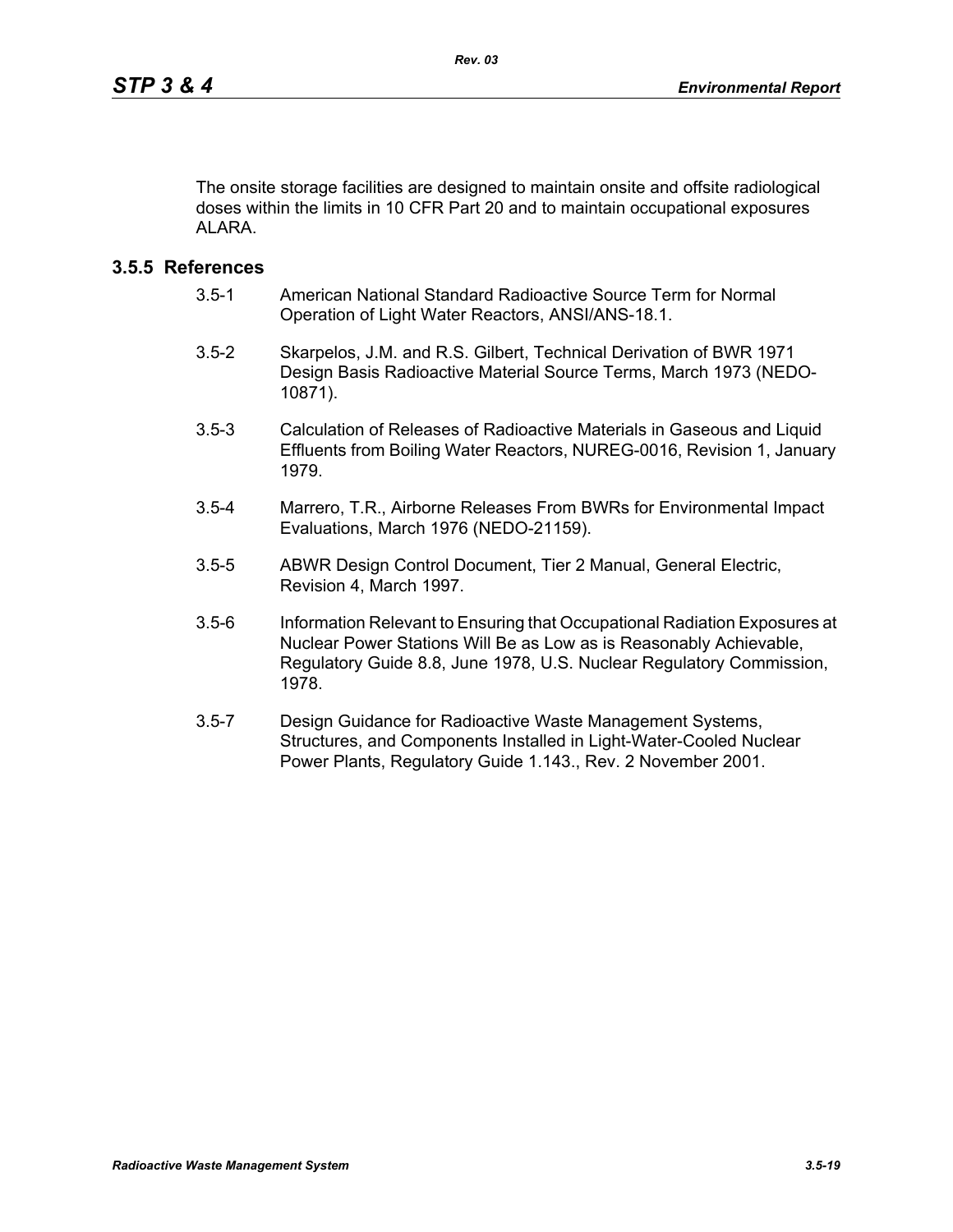| Radionuclide       | <b>Annual Average</b><br><b>Liquid Releases</b><br>(MBq/yr) |
|--------------------|-------------------------------------------------------------|
| $I-131$            | 3.35E+02                                                    |
| $I-132$            | 7.15E+01                                                    |
| $I - 133$          | 1.38E+03                                                    |
| $I - 134$          | 4.22E+00                                                    |
| $I-135$            | 4.03E+02                                                    |
| $H-3$              | 2.96E+05                                                    |
| $C-14$             | $0.00E + 00$                                                |
| Na-24              | 1.87E+02                                                    |
| $P-32$             | 2.10E+01                                                    |
| $Cr-51$            | 6.30E+02                                                    |
| Mn-54              | 1.47E+02                                                    |
| Mn-56              | 7.55E+01                                                    |
| $Co-56$            | $0.00E + 00$                                                |
| $Co-57$            | $0.00E + 00$                                                |
| $Co-58$            | 3.10E+02                                                    |
| Co-60              | 5.69E+02                                                    |
| Fe-55              | 3.50E+02                                                    |
| Fe-59              | 8.24E+01                                                    |
| Ni-63              | 6.29E+01                                                    |
| Cu-64              | 4.67E+02                                                    |
| $Zn-65$            | $1.63E + 01$                                                |
| Rb-89              | $0.00E + 00$                                                |
| Sr-89              | 1.16E+01                                                    |
| Sr-90              | 9.92E-01                                                    |
| $Y-90$             | $0.00E + 00$                                                |
| Sr-91              | 4.64E+01                                                    |
| $Y-91$             | 8.70E+00                                                    |
| Sr-92              | $1.64E + 01$                                                |
| $Y-92$             | $6.27E + 01$                                                |
| $Y-93$<br>5.05E+01 |                                                             |
| Zr-95              | 4.10E+01                                                    |

# **Table 3.5-1 Annual Average Liquid Releases**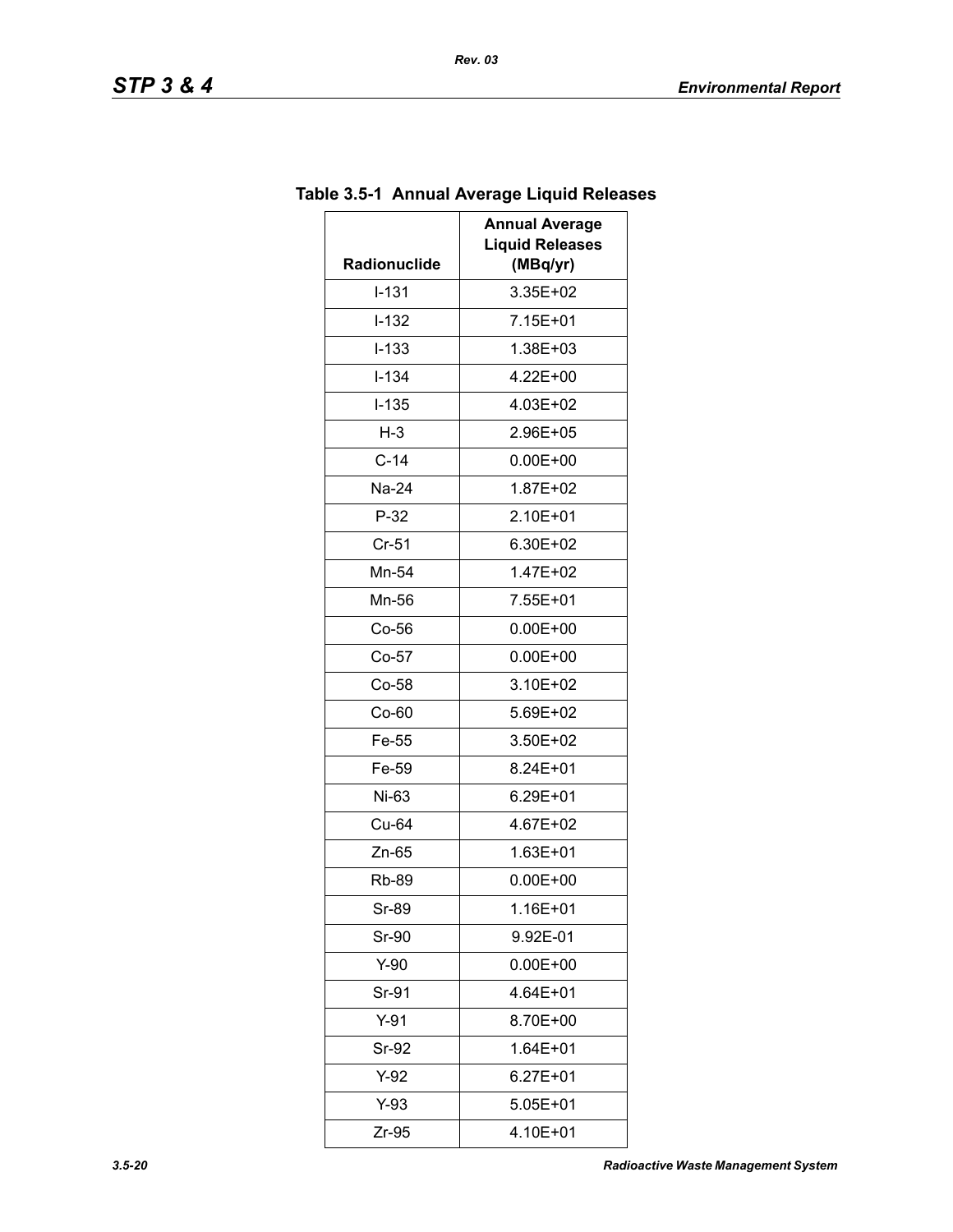| מדי<br>SIF |  | гv |  |  |
|------------|--|----|--|--|
|------------|--|----|--|--|

| <b>Radionuclide</b> | <b>Annual Average</b><br><b>Liquid Releases</b><br>(MBq/yr) |
|---------------------|-------------------------------------------------------------|
| <b>Nb-95</b>        | 1.16E+01                                                    |
| Mo-99               | 9.66E+01                                                    |
| Tc-99m              | 2.10E+02                                                    |
| Ru-103              | $1.21E + 01$                                                |
| Rh-103m             | $0.00E + 00$                                                |
| <b>Ru-106</b>       | 3.29E+02                                                    |
| Rh-106              | $0.00E + 00$                                                |
| Ag-110m             | 4.44E+01                                                    |
| Sb-124              | $0.00E + 00$                                                |
| Te-129m             | $3.12E + 00$                                                |
| Te-131m             | 3.10E+00                                                    |
| Te-132              | 5.00E-01                                                    |
| Cs-134              | 4.18E+02                                                    |
| Cs-136              | 2.78E+01                                                    |
| Cs-137              | $6.57E + 02$                                                |
| Cs-138              | 2.96E-02                                                    |
| Ba-140              | 6.23E+01                                                    |
| La-140              | $0.00E + 00$                                                |
| Ce-141              | 1.10E+01                                                    |
| Ce-144              | 1.44E+02                                                    |
| Pr-143              | 3.00E+00                                                    |
| Nd-147              | 7.40E-02                                                    |
| W-187               | 8.24E+00                                                    |
| Np-239              | 3.51E+02                                                    |

# **Table 3.5-1 Annual Average Liquid Releases (Continued)**

(FSAR Section 12.2, Table 12.2-22)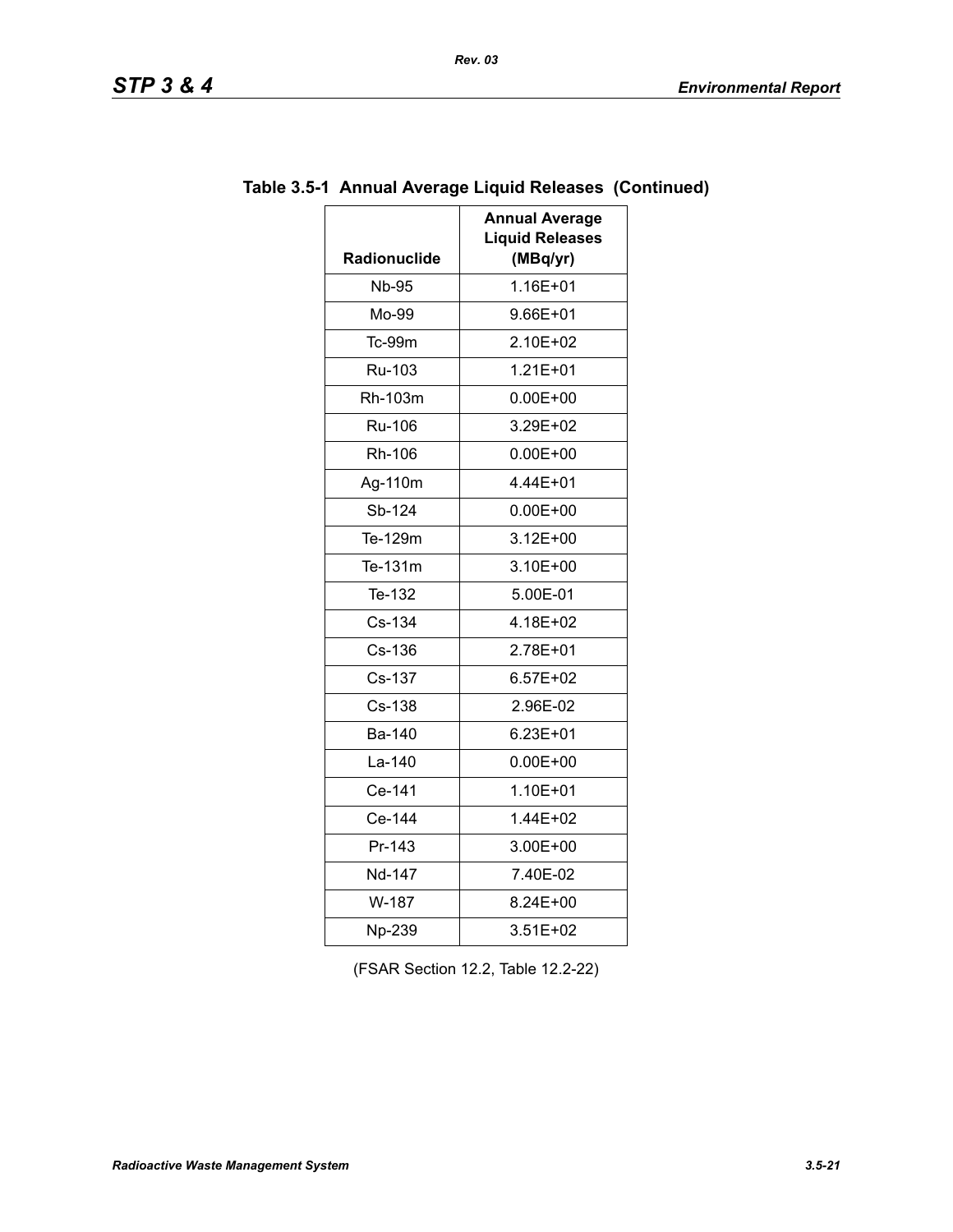| Radionuclide     | <b>Annual Average</b><br><b>Gaseous Releases</b><br>(MBq/yr) |
|------------------|--------------------------------------------------------------|
| Kr-83m           | $3.1E + 01$                                                  |
| Kr-85m           | 7.8E+05                                                      |
| <b>Kr-85</b>     | $2.1E + 07$                                                  |
| Kr-87            | $9.3E + 05$                                                  |
| <b>Kr-88</b>     | $1.4E + 06$                                                  |
| <b>Kr-89</b>     | 8.9E+06                                                      |
| Kr-90            | $1.2E + 01$                                                  |
| Xe-131m          | 1.9E+06                                                      |
| Xe-133m          | $3.2E + 03$                                                  |
| Xe-133           | 8.9E+07                                                      |
| Xe-135m          | $1.5E + 07$                                                  |
| Xe-135           | $1.7E + 07$                                                  |
| Xe-137           | $1.9E + 07$                                                  |
| Xe-138           | $1.6E + 07$                                                  |
| Xe-139           | $1.5E + 01$                                                  |
| $I - 131$        | 9.6E+03                                                      |
| $I-132$          | $8.1E + 04$                                                  |
| $I-133$          | $6.3E + 04$                                                  |
| $I - 134$        | $1.4E + 05$                                                  |
| $I-135$          | 8.9E+04                                                      |
| $H-3$            | $2.7E + 06$                                                  |
| $C-14$           | $3.4E + 05$                                                  |
| Na-24            | 1.5E+02                                                      |
| $P-32$           | $3.4E + 01$                                                  |
| Ar-41            | $2.5E + 05$                                                  |
| $Cr-51$          | 1.3E+03                                                      |
| Mn-54            | 2.0E+02                                                      |
| Mn-56            | $1.3E + 02$                                                  |
| Fe-55            | 2.4E+02                                                      |
| Fe-59            | 3.0E+01                                                      |
| Co-58<br>8.9E+01 |                                                              |
| $Co-60$          | 4.8E+02                                                      |
| Ni-63            | $2.4E - 01$                                                  |
| Cu-64<br>3.7E+02 |                                                              |
| Zn-65            | 4.1E+02                                                      |

# **Table 3.5-2 Annual Average Gaseous Releases**

*Rev. 03*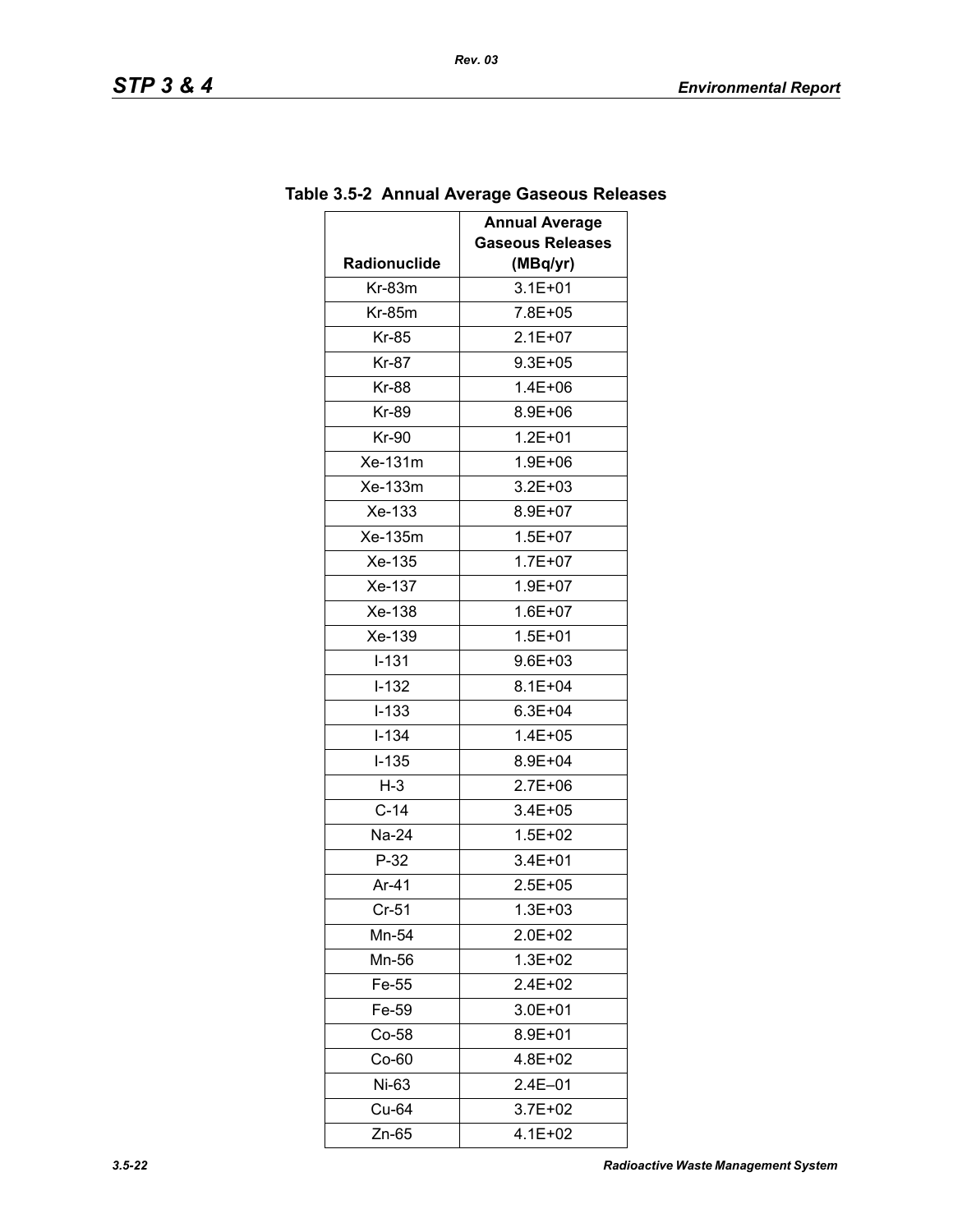|              | <b>Annual Average</b><br><b>Gaseous Releases</b> |
|--------------|--------------------------------------------------|
| Radionuclide | (MBq/yr)                                         |
| <b>Rb-89</b> | 1.6E+00                                          |
| <b>Sr-89</b> | $2.1E + 02$                                      |
| Sr-90        | 2.6E+00                                          |
| $Y-90$       | $1.7E + 00$                                      |
| Sr-91        | $3.7E + 01$                                      |
| Sr-92        | 2.9E+01                                          |
| $Y-91$       | 8.9E+00                                          |
| $Y-92$       | $2.3E + 01$                                      |
| $Y-93$       | 4.1E+01                                          |
| $Zr-95$      | $5.9E + 01$                                      |
| <b>Nb-95</b> | $3.1E + 02$                                      |
| Mo-99        | $2.2E + 03$                                      |
| Tc-99m       | $1.1E + 01$                                      |
| Ru-103       | $1.3E + 02$                                      |
| Rh-103m      | $4.1E + 00$                                      |
| Ru-106       | 7.0E-01                                          |
| Rh-106       | 7.0E-01                                          |
| Ag-110m      | 7.4E-02                                          |
| Sb-124       | $6.7E + 00$                                      |
| Te-129m      | $8.1E + 00$                                      |
| Te-131m      | 2.8E+00                                          |
| Te-132       | $7.0E - 01$                                      |
| Cs-134       | 2.3E+02                                          |
| Cs-136       | $2.2E + 01$                                      |
| Cs-137       | $3.5E + 02$                                      |
| Cs-138       | $6.3E + 00$                                      |
| Ba-140       | $1.0E + 03$                                      |
| La-140       | $6.7E + 01$                                      |
| Ce-141       | 3.4E+02                                          |
| Ce-144       | 7.0E-01                                          |
| Pr-144       | 7.0E-01                                          |
| W-187        | 7.0E+00                                          |
| Np-239       | 4.4E+02                                          |

### **Table 3.5-2 Annual Average Gaseous Releases (Continued)**

*Rev. 03*

(FSAR Section 12.2, Table 12.2-20)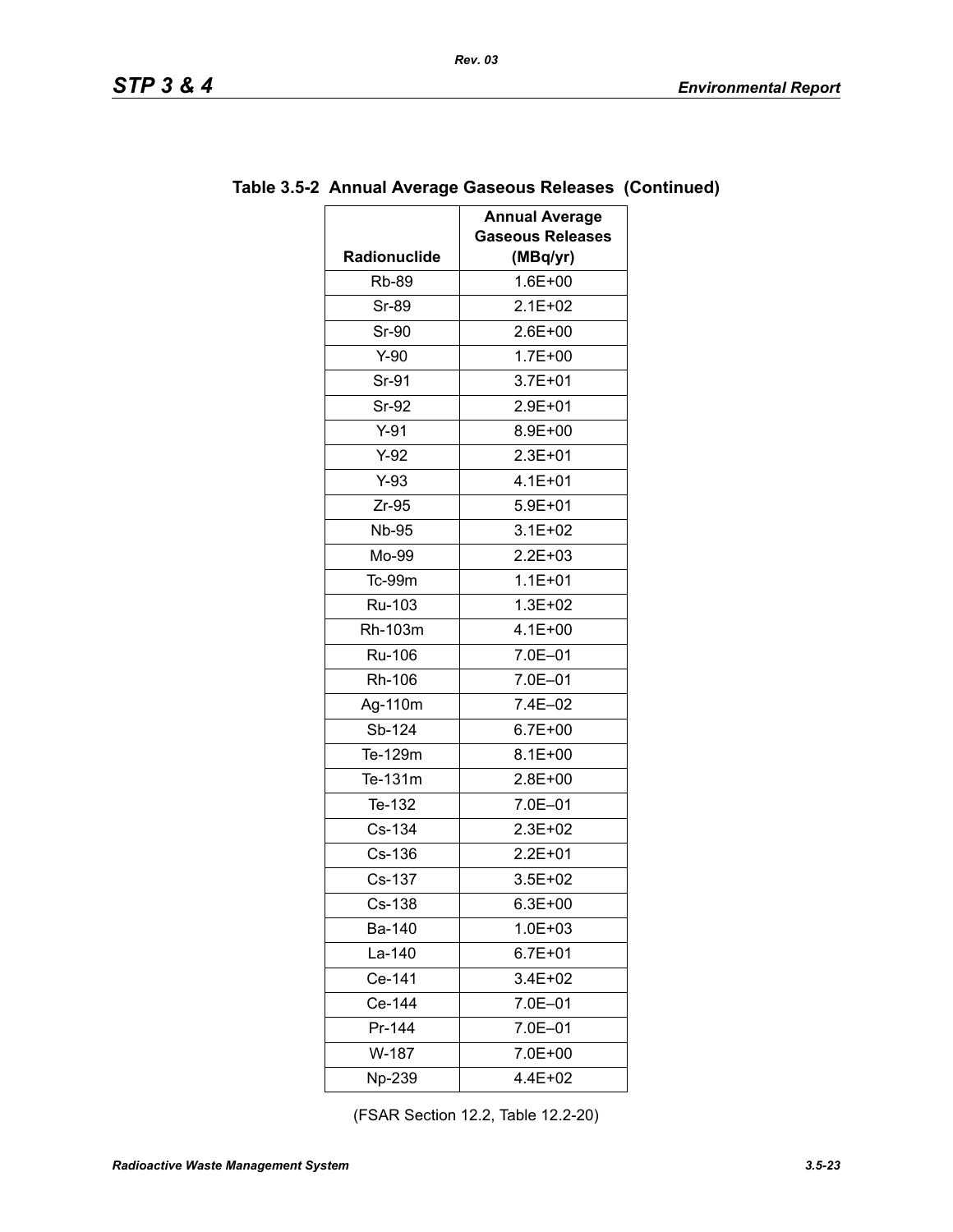| <b>Isotope</b> | <b>Decay Constant, 1/hours</b> | Source Term t = 30 min (MBq/s) |
|----------------|--------------------------------|--------------------------------|
| $Kr-83m$       | 3.73 E-01                      | $1.1E + 02$                    |
| $Kr-85m$       | 1.55 E-01                      | $2.0F + 02$                    |
| Kr-85          | 7.37 E-06                      | 8.9E-01                        |
| Kr-87          | 5.47 E-01                      | $5.6E + 02$                    |
| Kr-88          | 2.48 E-01                      | $6.3E + 02$                    |
| Kr-89          | 1.32 E+01                      | $6.3E + 00$                    |
| Xe-131m        | 2.41 E-03                      | 7.4E-01                        |
| $Xe-133m$      | 1.30 E-02                      | $1.1E + 01$                    |
| $Xe-133$       | 5.46 E-03                      | $3.1E + 02$                    |
| Xe-135m        | 2.72 E+00                      | $2.5E + 02$                    |
| Xe-135         | 7.56 E-02                      | $8.1E + 02$                    |
| Xe-137         | 1.08 E+01                      | $2.6E + 01$                    |
| Xe-138         | $2.93 E+00$                    | 7.8E+02                        |
| TOTAL          |                                | $3.7E + 03$                    |

**Table 3.5-3 Noble Gas Source Terms in Steam** 

(Reference 3.5-5, Table 11.1-1)

| <b>Isotope</b> | <b>Decay Constant, 1/hours</b> | <b>Concentration (MBq/g)</b> |
|----------------|--------------------------------|------------------------------|
| $1 - 131$      | 3.59E-03                       | 5.9E-04                      |
| $1 - 132$      | 3.03E-01                       | $5.2E-03$                    |
| $I - 133$      | 3.33E-02                       | $4.1E-03$                    |
| $I - 134$      | 7.91E-01                       | 8.9E-03                      |
| $I - 135$      | 1.05E-01                       | 5.6E-03                      |

(Reference 3.5-5, Table 11.1-2)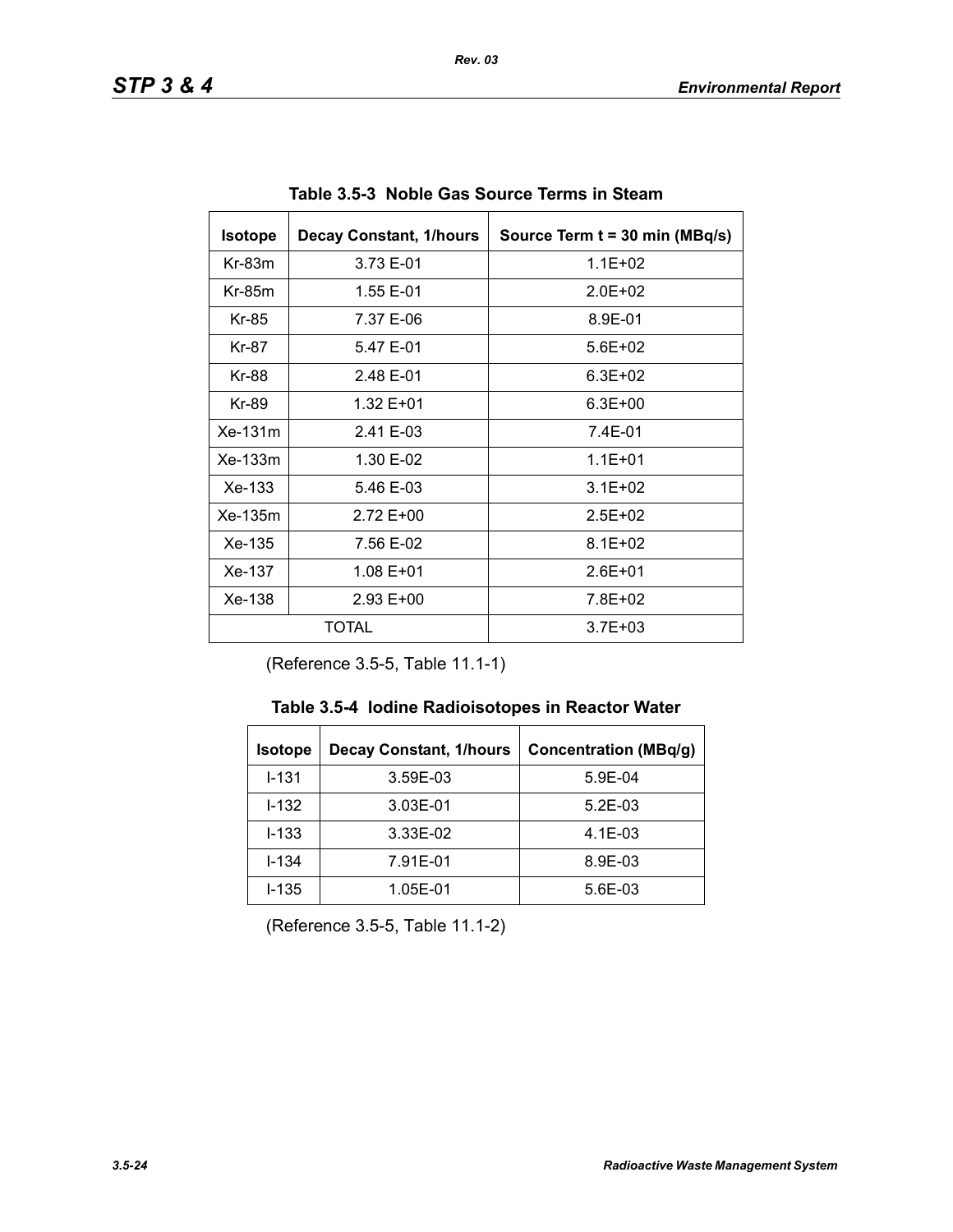| <b>Isotope</b> | <b>Decay Constant, 1/hours</b> | <b>Concentration (MBq/g)</b> |
|----------------|--------------------------------|------------------------------|
| <b>Rb-89</b>   | $2.74E + 00$                   | 7.8E-04                      |
| Sr-89          | 5.55E-04                       | 1.2E-05                      |
| Sr-90/Y-90     | 2.81E-06                       | 8.5E-07                      |
| Sr-91          | 7.31E-02                       | 5.2E-04                      |
| <b>Sr-92</b>   | 2.56E-01                       | 1.4E-03                      |
| $Y-91$         | 4.93E-04                       | 4.8E-06                      |
| $Y-92$         | 1.96E-01                       | 8.1E-04                      |
| $Y-93$         | 6.8E-02                        | $5.2E-04$                    |
| Zr-95/Nb-95    | 4.41E-04                       | 9.6E-07                      |
| Mo-99/Tc-99m   | 1.05E-02                       | 2.4E-04                      |
| Ru-103/Rh-103m | 7.29E-04                       | 2.4E-06                      |
| Ru-106/Rh-106  | 7.83E-05                       | 3.7E-07                      |
| Te-129m        | 8.65E-04                       | 4.8E-06                      |
| Te-131m        | 2.31E-02                       | 1.2E-05                      |
| Te-132         | 8.89E-03                       | 1.2E-06                      |
| Cs-134         | 3.84E-05                       | 3.3E-06                      |
| Cs-136         | 2.22E-03                       | 2.2E-06                      |
| Cs-137         | 2.63E-06                       | 8.9E-06                      |
| Cs-138         | 1.29E+00                       | 1.5E-03                      |
| Ba-140/La-140  | 2.26E-03                       | 4.8E-05                      |
| Ce-141         | 8.88E-04                       | 3.7E-06                      |
| Ce-144/Pr-144  | 1.02E-04                       | 3.7E-07                      |
| Np-239         | 1.24E-02                       | 1.0E-03                      |

|  |  | Table 3.5-5 Nonvolatile Fission Products in Reactor Water |
|--|--|-----------------------------------------------------------|
|  |  |                                                           |

(Reference 3.5-5, Table 11-1-3)

NOTE: Nuclides shown as pairs are assumed to be in secular equilibrium. The parent decay constant and concentration are shown.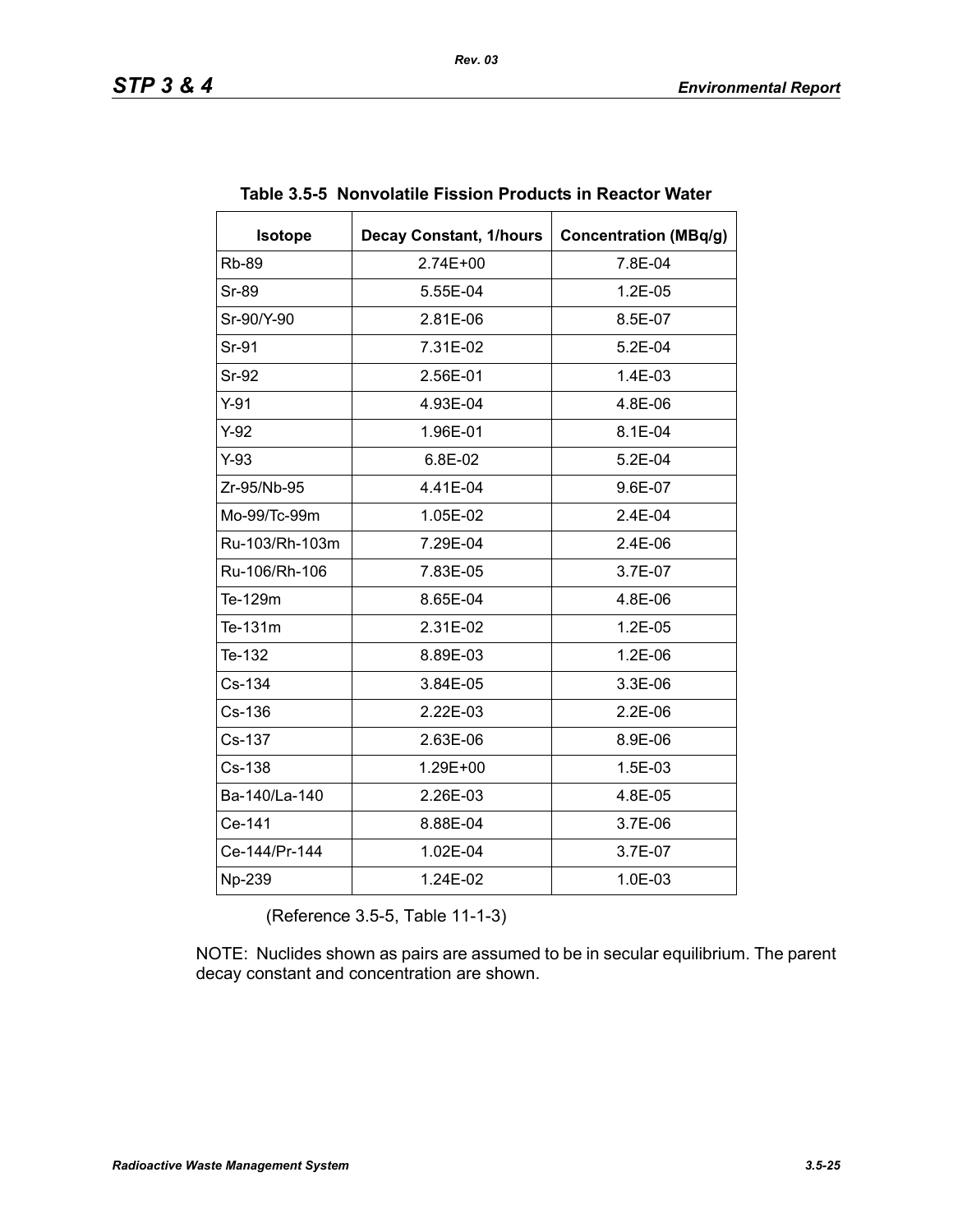|  | Table 3.5-6 Coolant Activation Products in Reactor Water and Steam |  |
|--|--------------------------------------------------------------------|--|
|--|--------------------------------------------------------------------|--|

| <b>Isotope</b> | <b>Half-Life</b> | <b>Steam Concentration</b><br>(MBq/g) | <b>Reactor Water</b><br><b>Concentration</b><br>(MBq/g) |
|----------------|------------------|---------------------------------------|---------------------------------------------------------|
| $N-16$         | 7.13 s           | 1.9E+00 [1]                           | $3.6E+00$ [2]                                           |

[1] Use 11 MBq/g for operation with hydrogen water chemistry

[2] Valid at core exit

(Reference 3.5-5, Table 11.1-4)

| <b>Isotope</b> | <b>Decay Constant, 1/hours</b> | <b>Concentration (MBq/g)</b> |
|----------------|--------------------------------|------------------------------|
| Na-24          | 4.63E-02                       | 1.3E-03                      |
| $P-32$         | 2.02E-03                       | 2.4E-05                      |
| $Cr-51$        | 1.04E-03                       | 7.4E-04                      |
| Mn-54          | 9.53E-05                       | 8.5E-06                      |
| Mn-56          | 2.69E-01                       | 6.7E-03                      |
| Co-58          | 4.05E-04                       | 2.4E-05                      |
| $Co-60$        | 1.50E-05                       | 4.8E-05                      |
| Fe-55          | 3.04E-05                       | $1.2E - 04$                  |
| Fe-59          | 6.33E-04                       | $3.7E-06$                    |
| Ni-63          | 7.90E-07                       | $1.2E - 04$                  |
| Cu-64          | 5.42E-02                       | 3.7E-03                      |
| $Zn-65$        | 1.18E-04                       | $2.4E - 0.5$                 |
| Ag-110m        | 1.16E-04                       | 1.2E-07                      |
| W-187          | 2.90E-02                       | 3.7E-05                      |

**Table 3.5-7 Non-Coolant Activation Products in Reactor Water** 

(Reference 3.5-5, Table 11.1-5)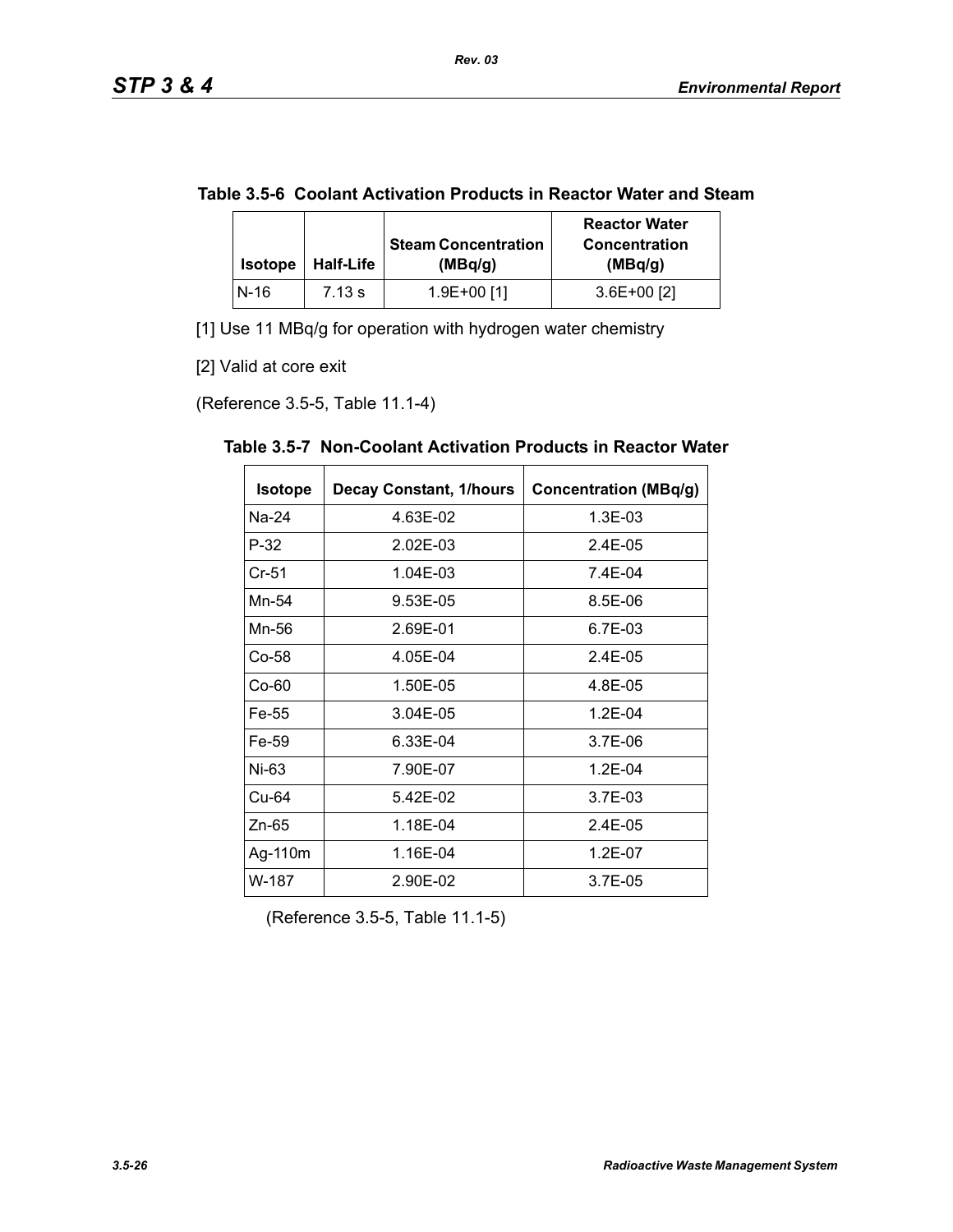### **Table 3.5-8 Capability of Liquid Radwaste Subsystems to Process Expected Wastes [1]**

| <b>Subsyste</b><br>m | <b>Process</b><br>Rate | <b>Maximum Process</b><br>Capacity [6] | <b>Normal Waste</b><br><b>Generation Rate</b> | <b>Maximum Daily</b><br><b>Generation Rate</b> |
|----------------------|------------------------|----------------------------------------|-----------------------------------------------|------------------------------------------------|
| <b>LCW</b> [2]       | 34 $m^3/h$             | 6534 m <sup>3</sup> /day               | 55 $m^3$ /day                                 | 615 $m^3$ /day                                 |
| <b>HCW</b> [3]       | 34 $m^3/h$             | 6534 $m^3$ /day                        | 15 $m^3$ /day                                 | 65 $m^3$ /day                                  |
| <b>DW</b> [4]        | 34 $m^3/h$             | 6534 $m^3$ /day                        | 4 $m^3$ /day                                  | 12 $m^3$ /day                                  |
| <b>CW</b> [5]        | 4 $m^3/h$              | $19277 \text{ m}^3$ /day               | 2 $m^3$ /day                                  | 2 $m^3$ /day                                   |

[1] FSAR Table 11.2-2

[2] LCW – low conductivity waste

[3] HCW – high conductivity waste

[4] DW – detergent waste

[5] CW – Chemical Waste

[6] For one day only

| <b>Halogens</b> |            | <b>Soluble Fission</b><br><b>Products</b> |              | <b>Insoluble Fission</b><br><b>Products</b> |              |                | <b>Activation Products</b> |  |
|-----------------|------------|-------------------------------------------|--------------|---------------------------------------------|--------------|----------------|----------------------------|--|
| <b>Isotope</b>  | <b>MBq</b> | <b>Isotope</b>                            | <b>MBq</b>   | <b>Isotope</b>                              | <b>MBq</b>   | <b>Isotope</b> | <b>MBq</b>                 |  |
| $I - 131$       | 7.38E+07   | <b>Rb-89</b>                              | 1.37E+05     | $Y-91$                                      | 1.78E+06     | Na-24          | $2.44E+07$                 |  |
| $I-132$         | 1.50E+07   | Sr-89                                     | 4.59E+06     | $Y-92$                                      | 3.58E+06     | $P-32$         | $6.41E + 06$               |  |
| $I-133$         | 1.08E+08   | Sr-90                                     | 3.58E+05     | $Y-93$                                      | $6.62E + 06$ | $Cr-51$        | 2.44E+08                   |  |
| $I - 134$       | 9.86E+06   | $Y-90$                                    | 3.58E+05     | $Zr-95$                                     | 3.60E+05     | Mn-54          | 3.49E+06                   |  |
| $I - 135$       | 4.67E+07   | Sr-91                                     | $6.18E + 06$ | <b>Nb-95</b>                                | 3.60E+05     | Mn-56          | 2.16E+07                   |  |
|                 |            | Sr-92                                     | 4.75E+06     | Ru-103                                      | 8.42E+05     | Co-58          | $9.14E + 06$               |  |
|                 |            | Mo-99                                     | 1.97E+07     | Rh-103M                                     | 8.42E+05     | $Co-60$        | 2.01E+07                   |  |
|                 |            | <b>Tc-99M</b>                             | 1.97E+07     | Ru-106                                      | 1.51E+05     | Fe-55          | 2.63E+07                   |  |
|                 |            | Te-129M                                   | $1.64E + 06$ | Rh-106                                      | $1.51E + 05$ | Fe-59          | 1.33E+06                   |  |
|                 |            | Te-131M                                   | 4.51E+05     | La-140                                      | 1.22E+07     | Ni-63          | 5.06E+07                   |  |
|                 |            | Te-132                                    | 1.15E+06     | Ce-141                                      | 1.25E+06     | Cu-64          | 5.93E+07                   |  |
|                 |            | Cs-134                                    | 7.54E+05     | Ce-144                                      | 1.50E+05     | $Zn-65$        | $9.81E + 06$               |  |
|                 |            | Cs-136                                    | $3.13E + 05$ | Pr-143                                      | 1.50E+05     | Ag-110M        | 4.91E+04                   |  |
|                 |            | Cs-137                                    | 2.08E+06     |                                             |              | W-187          | $1.11E + 06$               |  |
|                 |            | $Cs-138$                                  | $1.01E + 06$ |                                             |              |                |                            |  |
|                 |            | Ba-140                                    | $1.22E + 07$ |                                             |              |                |                            |  |
|                 |            | Np-239                                    | 6.99E+07     |                                             |              |                |                            |  |

#### **Table 3.5-9 Solid Radwaste Component Inventories [1]**

[1] Sum total of inventories from CUW (Reactor Water Cleanup System) Backwash Receiving Tank, CF (Condensate Filtration) Backwash Receiving Tank, Phase Separator, Spent Resin Storage Tank, Liquid Waste (LW) LRS (Liquid Radwaste System) Backwash Receiving Tank (FSAR Section 12.2, Tables 12.2-15a-d & 12.2-15l)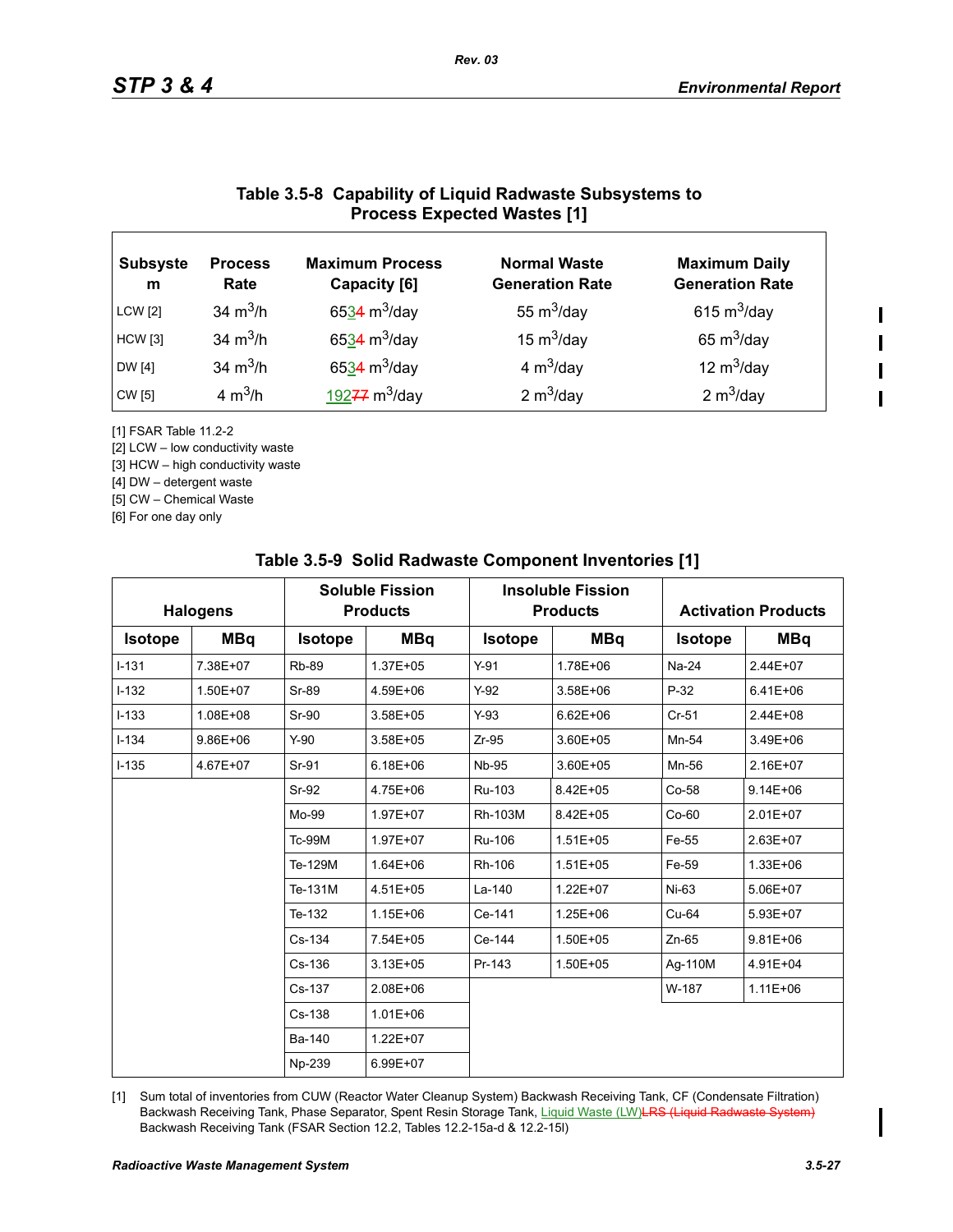| ie 3.5-10 Estimates of Expected Annual "Dry" Solid Wasi |                   |                                                   |  |  |
|---------------------------------------------------------|-------------------|---------------------------------------------------|--|--|
|                                                         |                   | Dry Waste Source   Volume Generation ( $m^3$ /yr) |  |  |
|                                                         | Combustible Waste | 225                                               |  |  |
|                                                         | Compactable Waste | 38                                                |  |  |

**Table 3.5-10 Estimates of Expected Annual "Dry" Solid Wastes** 

*Rev. 03*

(FSAR Section 11.4, Table 11.4-2)

Other Waste  $\vert$  100

#### **Table 3.5-11 Expected Waste Volume Generated Annually by Each "Wet" Solid Waste Source and Tank Capacities**

| <b>Wet Waste Source</b>        | Volume Generation (m <sup>3</sup> /yr) [1] |  |
|--------------------------------|--------------------------------------------|--|
| CUW F/D Sludge                 | 4.7                                        |  |
| FPC F/D Sludge                 | 1.8                                        |  |
| Condensate Filter sludge       | 4.6                                        |  |
| <b>LCW Filter Sludge</b>       | 0.6                                        |  |
| <b>HCW Filter Sludge</b>       | 3.8                                        |  |
| Condensate Demineralizer resin | 18.0                                       |  |
| <b>LCW Demineralizer Resin</b> | 1.8                                        |  |
| <b>HCW Demineralizer Resin</b> | 1.8                                        |  |
| <b>HCW RO Reject</b>           | 73.0                                       |  |

CUW F/D – Reactor Water Cleanup filter demineralizer FPC F/D – Fuel Pool Cooling and Cleanup filter demineralizer [1] FSAR 11.4, Table 11.4-1

| <b>Waste Type</b>  | Shipped Volume (m <sup>3</sup> /yr) |
|--------------------|-------------------------------------|
| Combustible Waste  | 225                                 |
| Compressible Waste | 38                                  |
| Resins and Sludges | 110                                 |
| <b>Other Waste</b> | 100                                 |
| <b>Mixed Waste</b> | 0.5                                 |

From FSAR Section 11.4 (Table 11.4-3)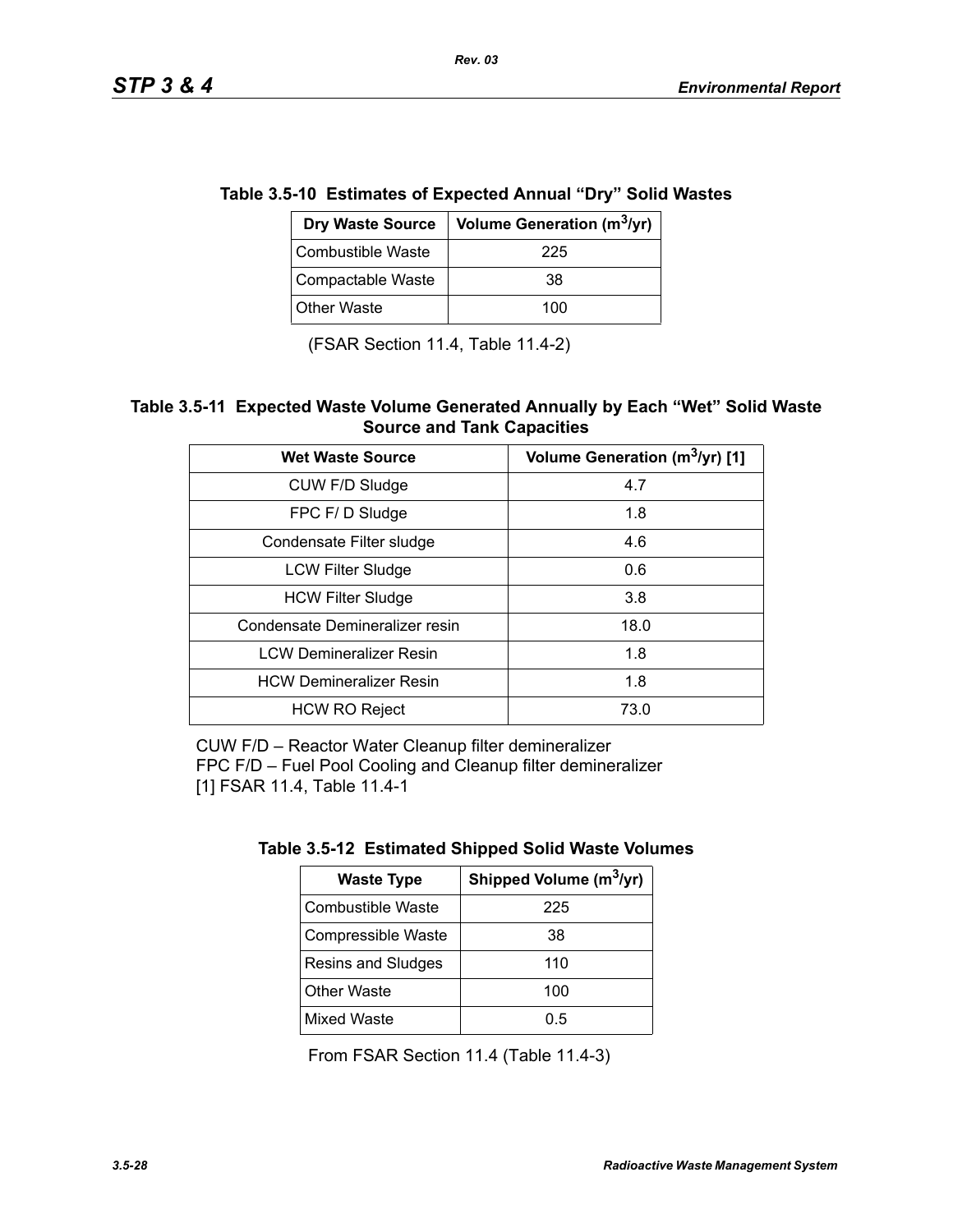

*STP 3 & 4*